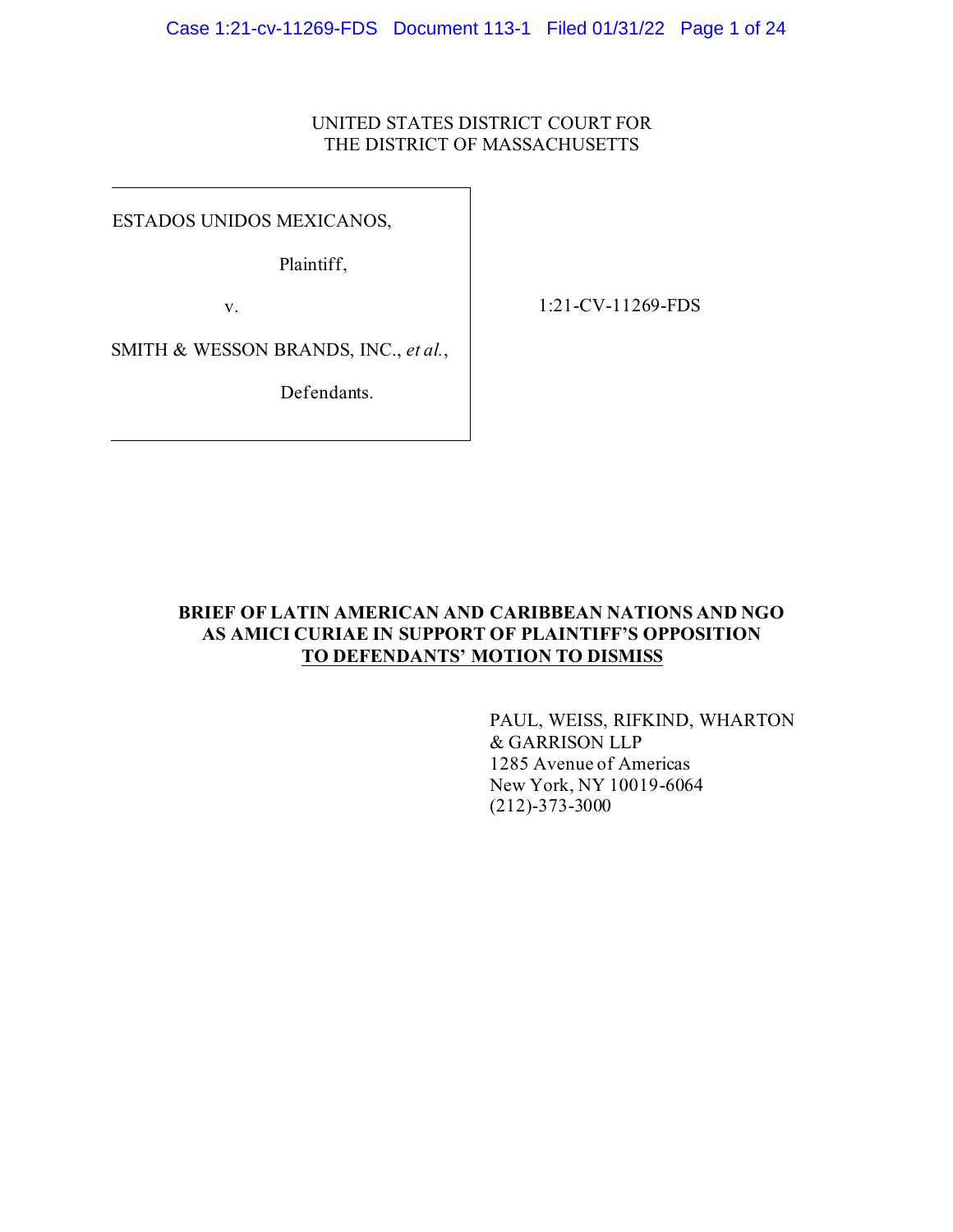# **TABLE OF CONTENTS**

# **Page**

| $\mathcal{L}$                                                                 |                                                                  |                                                                                                                                       |  |  |  |
|-------------------------------------------------------------------------------|------------------------------------------------------------------|---------------------------------------------------------------------------------------------------------------------------------------|--|--|--|
| I.                                                                            | Illicit Firearms Trafficking from the United States Harms People |                                                                                                                                       |  |  |  |
|                                                                               | A.                                                               | The LAC region faces an unprecedented crisis of gun violence                                                                          |  |  |  |
|                                                                               | Β.                                                               | A significant number of the firearms causing this violence are<br>manufactured or distributed in the United States and then illegally |  |  |  |
|                                                                               | C.                                                               | Every day, American firearms end or forever alter the lives of                                                                        |  |  |  |
|                                                                               | D.                                                               | American firearms also trigger many collateral harms, such as                                                                         |  |  |  |
| The Court's Granting of Relief in This Litigation Would Mitigate These<br>II. |                                                                  |                                                                                                                                       |  |  |  |
|                                                                               |                                                                  |                                                                                                                                       |  |  |  |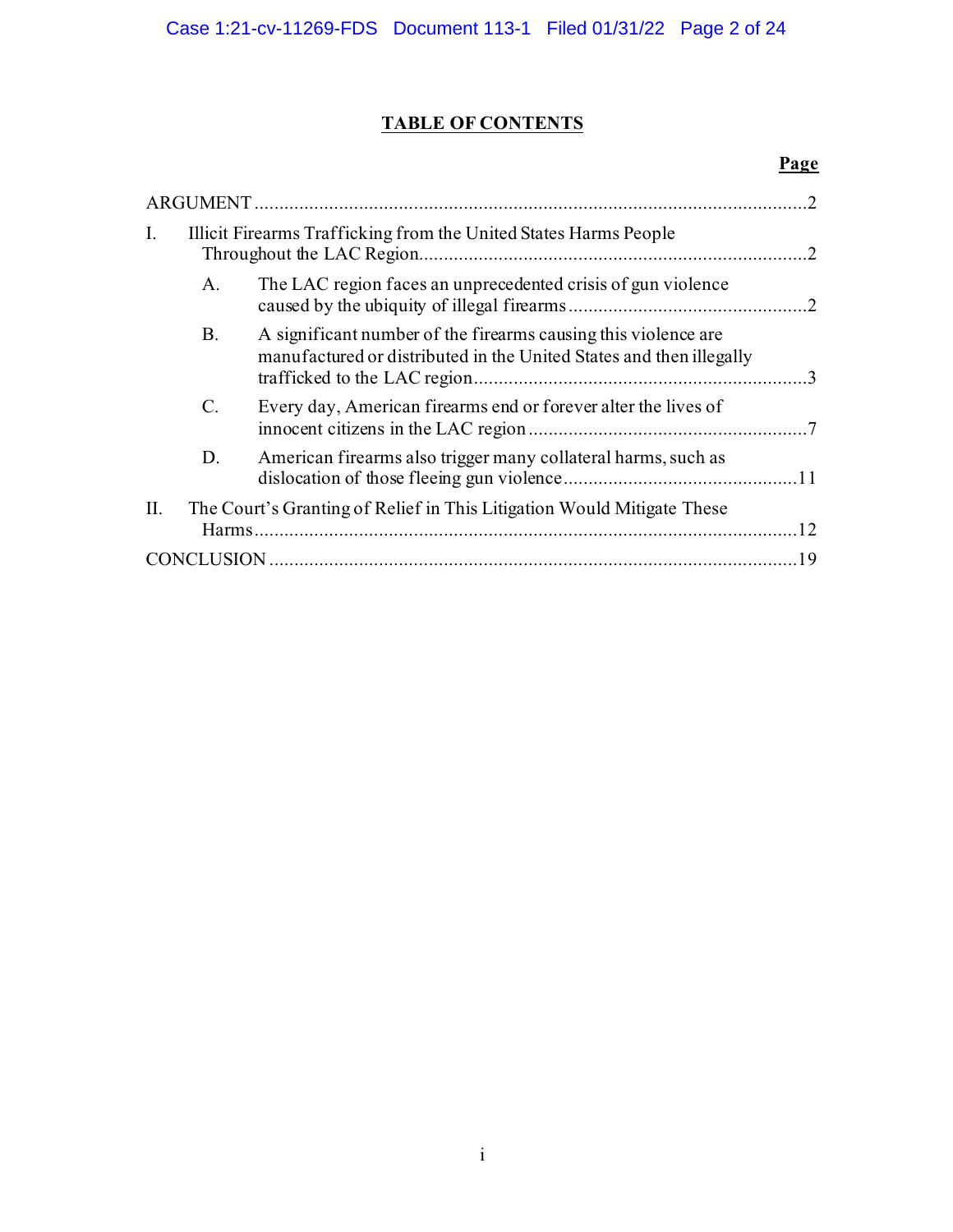# **TABLE OF AUTHORITIES**

# **Page(s)**

# **Cases**

| N.A.A.C.P. v. AcuSport, Inc.,                                                                                                                                                                                |
|--------------------------------------------------------------------------------------------------------------------------------------------------------------------------------------------------------------|
| <b>Other Authorities</b>                                                                                                                                                                                     |
|                                                                                                                                                                                                              |
| Azam Ahmed, One handgun, 9 murders: How American firearms cause                                                                                                                                              |
| ATF, Crime Gun Trace Reports (2000): The Youth Gun Interdiction                                                                                                                                              |
| Beyond Our Borders, Center for American Progress (Feb. 2, 2018),                                                                                                                                             |
| Bloomberg, et al, Reducing Gun Violence in America: Informing Policy<br>with Evidence and Analysis 126 (Daniel W. Webster and Jon S.                                                                         |
| Bulk Gun Purchases, Giffords Law Center to Prevent Gun Violence,<br>https://giffords.org/lawcenter/gun-laws/policy-areas/crime-guns/bulk-                                                                    |
| Colby Goodman and Michael Marizco, U.S. Firearms Trafficking to<br>Mexico: New Data and Insights Illuminate Key Trends and Challenges<br>(Woodrow Wilson International Center for Scholars, Mexico Institute |
| Colby Goodman, U.S. Firearms Trafficking to Guatemala and Mexico                                                                                                                                             |
| Costa Rica, ABC News (October 18, 2021),<br>https://abcnews.go.com/International/wireStory/people-including-                                                                                                 |
| Daniel Trotta, Exclusive: Smart Guns Finally Arriving in U.S., Seeking To                                                                                                                                    |
| David Hemenway, Reducing Firearm Violence 46 Crime & Justice 201                                                                                                                                             |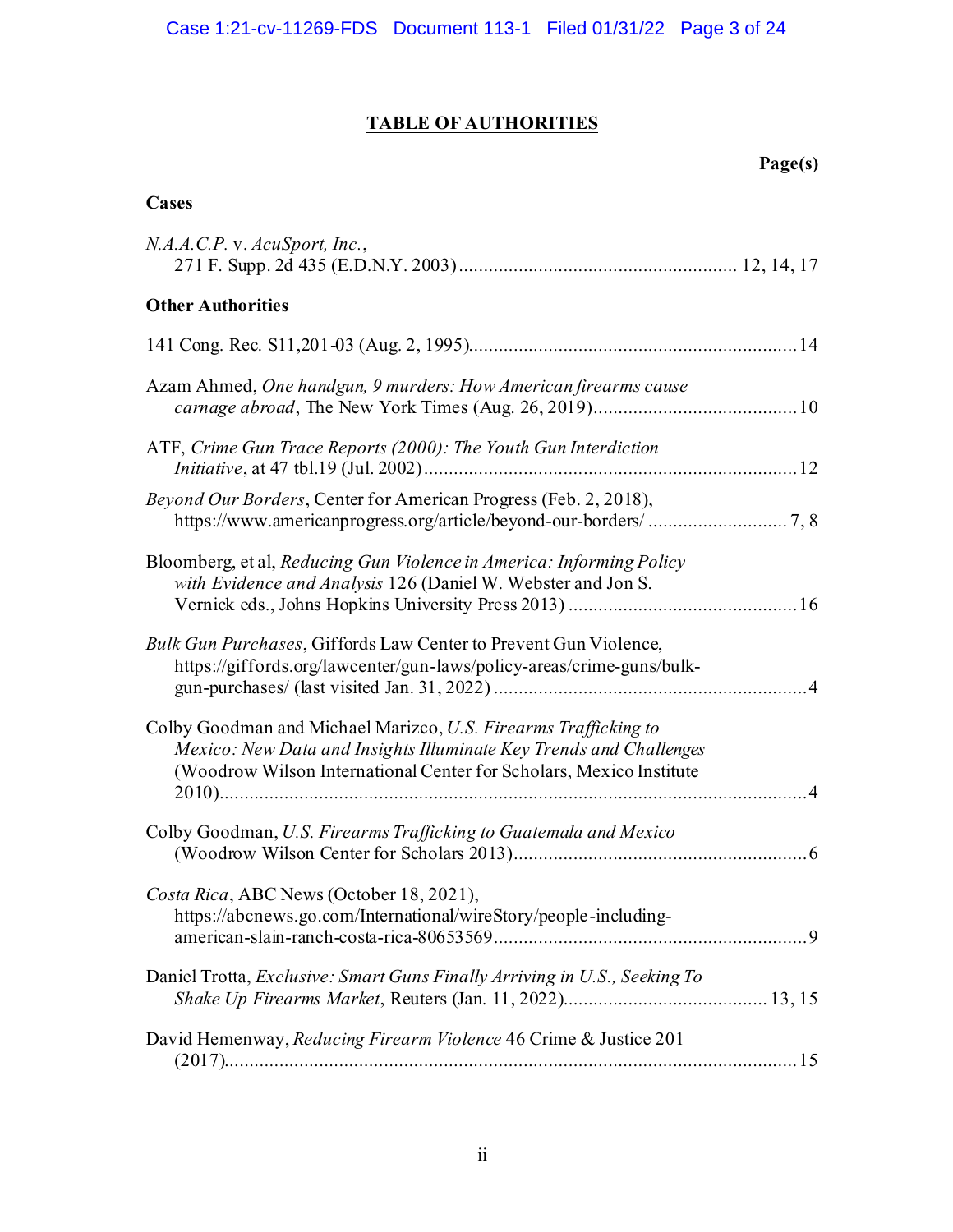# Case 1:21-cv-11269-FDS Document 113-1 Filed 01/31/22 Page 4 of 24

| Diane Cardwell, 2 Georgia Gun Dealers Settle Suit Brought by New York<br>City (Aug. 1, 2006), https://www.nytimes.com/2006/08/01/nyregion/2-                                                               |  |
|------------------------------------------------------------------------------------------------------------------------------------------------------------------------------------------------------------|--|
| Douglas S. Weil and Rebecca C. Knox, Effects of Limiting Handgun<br>Purchases on Interstate Transfer of Firearms, 275 JAMA 1759, 1761                                                                      |  |
| Drugs and Crime, Global Study on Homicide: Understanding Homicide:<br>Typologies, Demographic Factors, Mechanisms and Contributors 77                                                                      |  |
| Drugs and Crime, Global Study on Homocide: Homocide: Extent,                                                                                                                                               |  |
| Drugs and Crime, Global Study of Firearms Trafficking 2020 (2020)3                                                                                                                                         |  |
| <i>Economic Indicators, Moody's Analytics,</i><br>https://www.economy.com/antigua-and-barbuda/indicators (last visited                                                                                     |  |
| Evens Sanon and Danica Coto, Surge in violence rattles Haiti as poverty,<br>fear deepens, ABC News (April 16, 2021),<br>https://abcnews.go.com/International/wireStory/surge-violence-rattles-             |  |
| Firearms Trafficking: U.S. Efforts to Disrupt Gun Smuggling into Mexico<br>Would Benefit from Additional Data and Analysis, United States<br>Government Accountability Office, 4 (Feb. 2021), available at |  |
| Firearms Trace Data – 2020, Bureau of Alcohol, Tobacco, Firearms and<br>Explosives (2020), https://www.atf.gov/resource-center/firearms-trace-<br>6                                                        |  |
| Gabriela Martinez, The flow of guns from the U.S. to Mexico is getting lost                                                                                                                                |  |
| Ioan Grillo, US-made guns are ripping Central America apart and driving<br><i>migration north</i> , The Guardian (Apr. 16, 2021),<br>https://www.theguardian.com/commentisfree/2021/apr/16/us-made-        |  |
| Jude Webber, Costa Rica flinches as crime taints its reputation for the                                                                                                                                    |  |
| Laura Chioda, Stop the Violence in Latin America: A Look at Prevention                                                                                                                                     |  |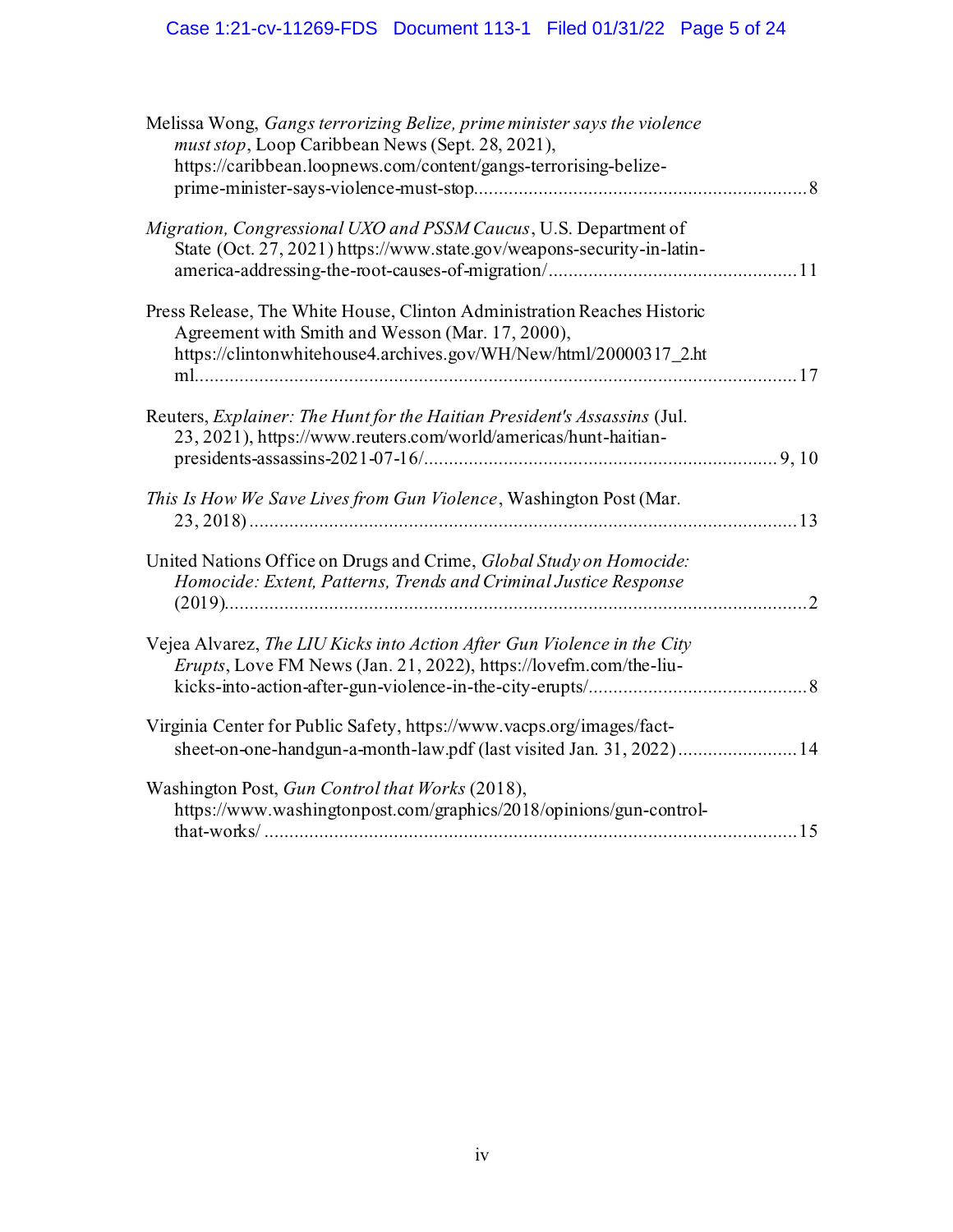## **INTEREST OF AMICI CURIAE**

Amici curiae Antigua & Barbuda and Belize are sovereign states in the Latin America and Caribbean ("LAC") region. These governments have a solemn duty to protect the lives, health, and security of their citizens.

Amicus curiae Association for Public Policies, d/b/a/ the Latin American and Caribbean Network for Human Security ("SEHLAC"), coordinates a network of non-governmental organizations ("NGOs") and affiliated professionals specializing in international humanitarian law and seeks the disarmament of the LAC region and the world.<sup>1</sup> SEHLAC has members in Argentina, Brazil, Chile, Colombia, El Salvador, Guatemala, Mexico, and Peru and works with other NGOs throughoutthe region, including in Costa Rica, Ecuador, Honduras, Nicaragua, Panama, Paraguay, and Uruguay.

Violent crime has gravely harmed LAC nations and their citizens, especially in recent years. A substantial portion of this violence has been perpetrated using firearms unlawfully trafficked from the United States. LAC nations have diligently pursued an end to this unlawful gun trafficking, but these steps have not proved capable of stemming the tide. Unlawful trafficking of American firearms must be curtailed at its source: the U.S. gun industry. The gun manufacturers and distributers from a single nation must not be permitted to hold hostage the law-abiding citizens of an entire region of the world.

The undersigned amici curiae respectfully submit this brief to inform the Court that, although Mexico is the only party plaintiff, the defendants' business practices have also harmed, and continue to harm, many other nations. A properly framed remedy—in addition to ensuring the defendants' compliance with applicable state, federal,

<sup>1</sup> Seguridad Humana en Latinoamerica y El Caribe (SEHLAC), SEHLAC.org.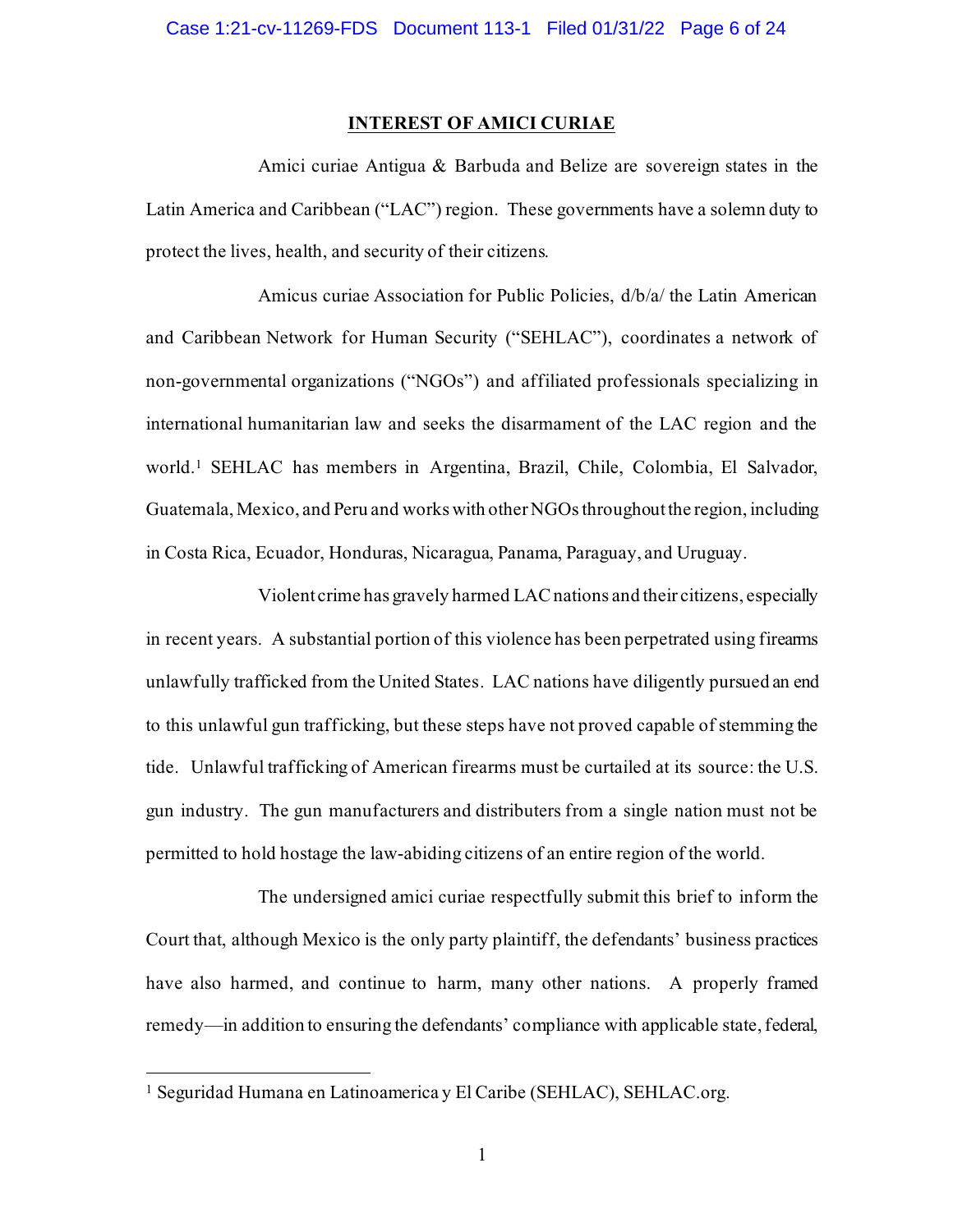Case 1:21-cv-11269-FDS Document 113-1 Filed 01/31/22 Page 7 of 24

and international laws and bringing significant benefit to Mexico—would save many lives throughout the LAC region.

# **ARGUMENT**

# <span id="page-6-1"></span><span id="page-6-0"></span>**I. Illicit Firearms Trafficking from the United States Harms People Throughout the LAC Region**

<span id="page-6-2"></span>A. The LAC region faces an unprecedented crisis of gun violence caused by the ubiquity of illegal firearms

Gun violence is one of the most pressing public health crises facing the LAC region today. The region experiences a disproportionate share of violent crime. It accounts for 8% of the world's population but 37% of the world's homicides.<sup>2</sup> The Americas suffer 17.2 intentional homicide deaths per 100,000 people each year, nearly three times the global average.<sup>3</sup> And the World Health Organization characterizes violence as "endemic" throughout the region. 4 This crisis of violent crime persists despite major recent gains in wealth and welfare across the region, such as a decrease in poverty from 45% to 25% and a decrease in income inequality.<sup>5</sup> Homicide deaths in the region began to fall in the early 2000s, when the federal government of the United States banned assault weapons, but after the ban was lifted, those gains were lost.<sup>6</sup>

<sup>4</sup> World Bank Report 3.

6 *Id.* at 1.

<sup>2</sup> Laura Chioda, *Stop the Violence in Latin America: A Look at Prevention from Cradle to Adulthood* 1 (The World Bank, 2017) (hereinafter the "World Bank Report").

<sup>3</sup> *See* United Nations Office on Drugs and Crime, *Global Study on Homocide: Homocide: Extent, Patterns, Trends and Criminal Justice Response* 14 fig.2 (2019).

<sup>5</sup> *Id.* at 3.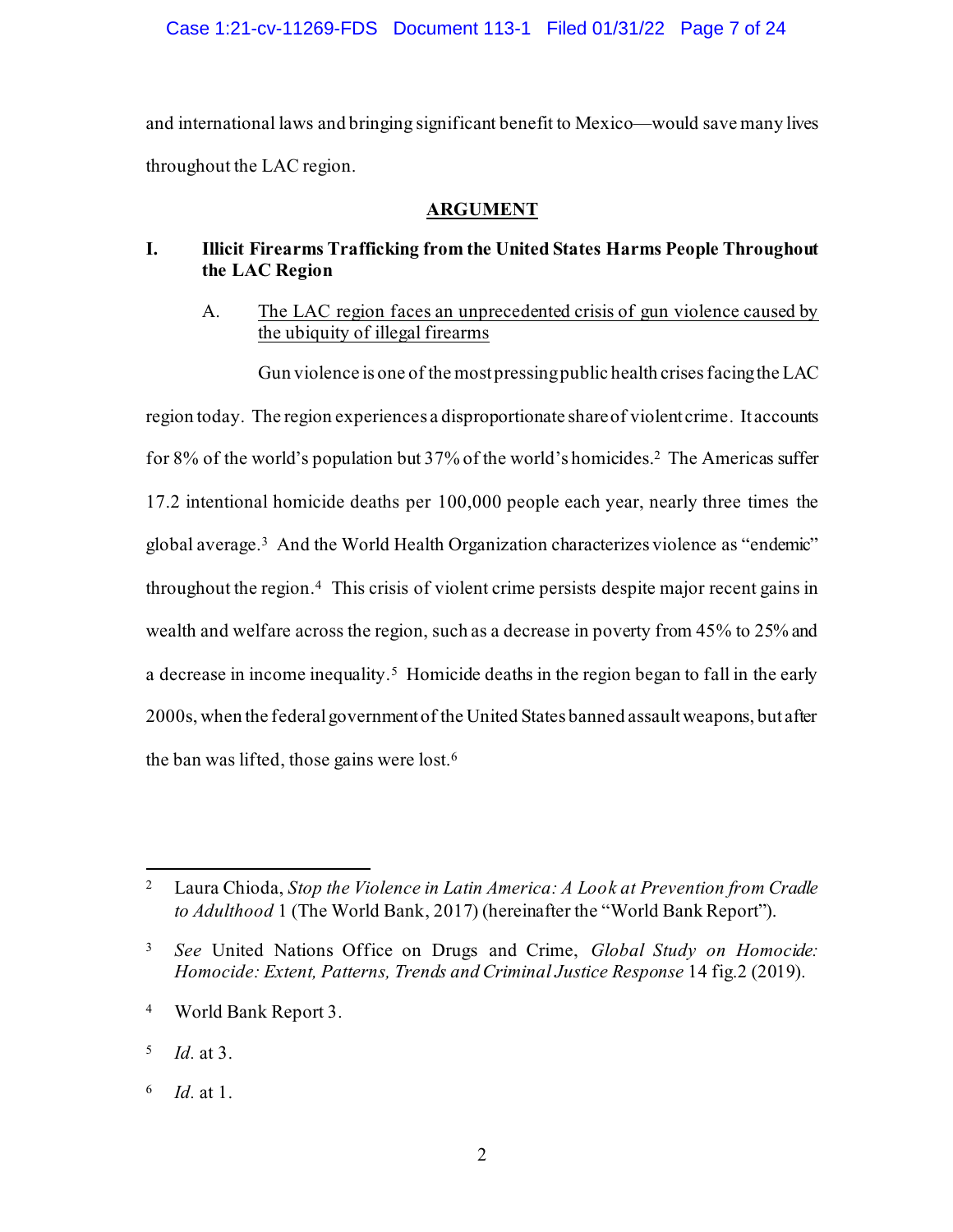## Case 1:21-cv-11269-FDS Document 113-1 Filed 01/31/22 Page 8 of 24

The principal cause of this abnormally high rate of violence in the LAC region is the ubiquity of illegal firearms. As the United Nations has explained, "[t]he availability of firearms is linked to the homicide rate: a rise in the rate of firearms possession in a country often goes together with an increase in the homicide rate."<sup>7</sup> Firearm availability is linked especially closely to "homicides related to gangs or organized crime," which are unfortunately common in the LAC region.<sup>8</sup> Put simply, "firearms are key enablers of high homicide levels."<sup>9</sup>

It is, therefore, unsurprising that firearms cause the vast majority of homicides in the Americas: nearly four out of every five.<sup>10</sup> By contrast, in other regions of the world firearms are used to commit less than half of all homicides.<sup>11</sup>

<span id="page-7-0"></span>B. A significant number of the firearms causing this violence are manufactured or distributed in the United States and then illegally trafficked to the LAC region

American manufacturers are a significant source—for some LAC nations, the single most significant source—of illegal firearms. The playbook for trafficking guns from America to the LAC region is well-known. Many guns are purchased "at gun shows and other secondary sources, which require fewer checks on a person's identity and

8 *Id.*

9 *Id.* at 81.

<sup>11</sup> *Id.*

<span id="page-7-2"></span><sup>7</sup> United Nations Office on Drugs and Crime, *Global Study of Firearms Trafficking 2020*, at 13 (2020).

<span id="page-7-1"></span><sup>10</sup> *See* United Nations Office on Drugs and Crime, *Global Study on Homicide: Understanding Homicide: Typologies, Demographic Factors, Mechanisms and Contributors* 77 fig.52 (2019).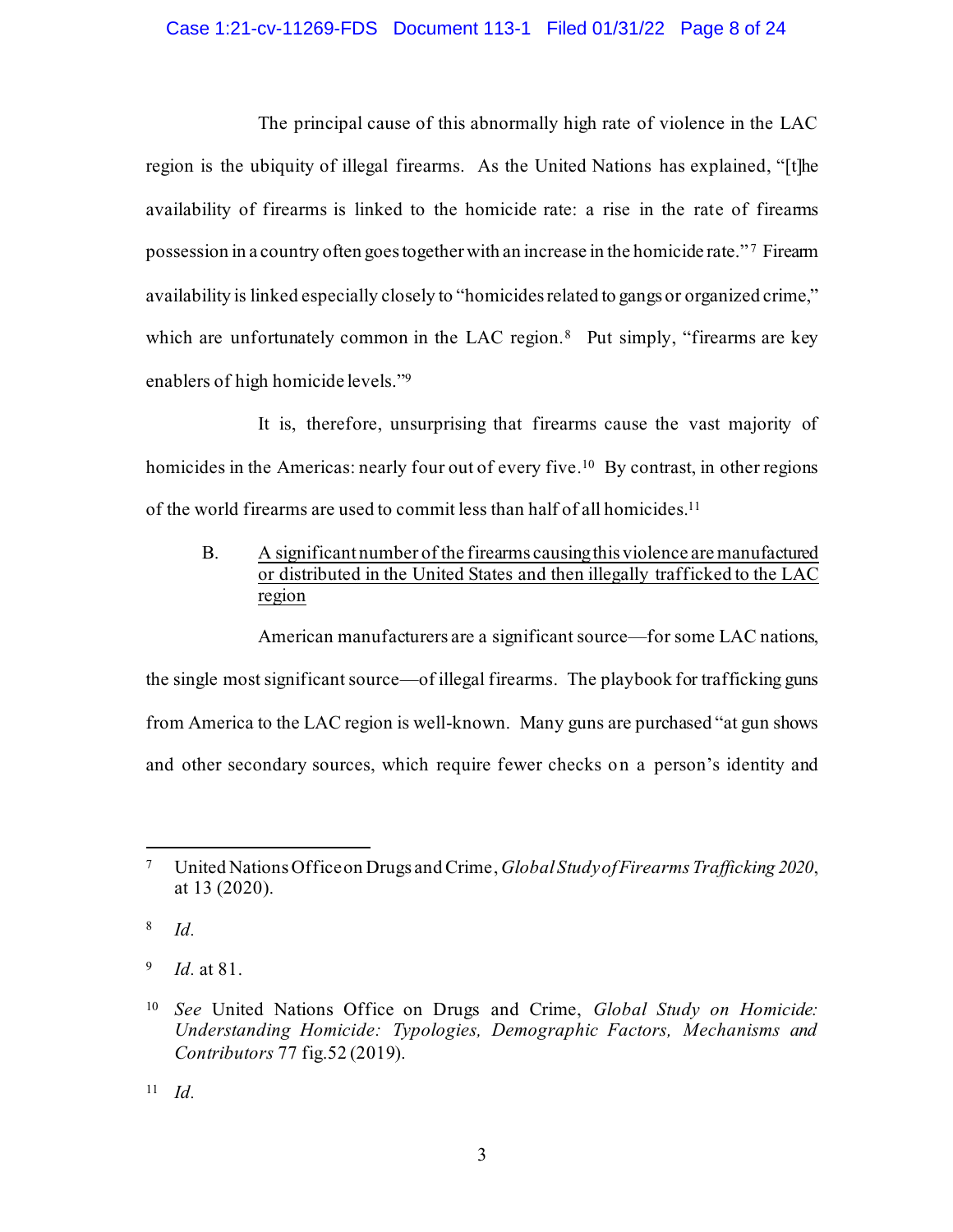# Case 1:21-cv-11269-FDS Document 113-1 Filed 01/31/22 Page 9 of 24

criminal history."<sup>12</sup> Manufacturers and distributors like the defendants supply guns to these venues, despite knowing that many will ultimately end up in criminals' hands.

Furthermore, traffickers buy many guns from traditional firearms dealers. They commonly recruit "straw purchasers," people who are capable of executing the necessary paperwork and passing a background check. The straw purchasers buy guns on the traffickers' behalf, using the traffickers' funds. 13 Traffickers also rely heavily on bulk purchases, in which an individual (often a straw purchaser) buys many firearms at once without any lawful purpose for doing so. Indeed, "20–25% of all handguns recovered at crime scenes were originally purchased as part of a multiple sale."<sup>14</sup>

Most dealers are reputable and decline to engage in such business; as the Complaint alleges, more than 85% of dealers have never had their guns traced to a crime. (Compl. ¶ 119.) However, a relatively small number of dealers condone straw purchases, unwarranted bulk purchases, and other improper practices. The defendants nevertheless continue to supply these dealers with guns. (Compl. ¶¶ 118–133.)

<sup>12</sup> Colby Goodman and Michael Marizco, *U.S. Firearms Trafficking to Mexico: New Data and Insights Illuminate Key Trends and Challenges* 25 (Woodrow Wilson International Center for Scholars, Mexico Institute 2010).

<span id="page-8-0"></span><sup>13</sup> Gabriela Martinez, *The Flow of Guns from the U.S. to Mexico Is Getting Lost in the Border Debate*, PBS (2019), https://www.pbs.org/newshour/politics/the-flow-of-gunsfrom-the-u-s-to-mexico-is-getting-lost-in-the-border-debate; Goodman and Marizco, *supra* note 1, at 22 ("In a large majority of cases, several straw purchasers and one or more intermediaries or brokers are used to traffic firearms to Mexico.").

<sup>14</sup> *Bulk Gun Purchases*, Giffords Law Center to Prevent Gun Violence, https://giffords.org/lawcenter/gun-laws/policy-areas/crime-guns/bulk-gun-purchases/ (last visited Jan. 31, 2022) (citing Christopher S. Koper, *Crime Gun Risk Factors: Buyer, Seller, Firearm, and Transaction Characteristics Associated with Gun Trafficking and Criminal Gun Use*, National Institute of Justice (2007), https://www.ncjrs.gov/pdffiles1/nij/grants/221074.pdf).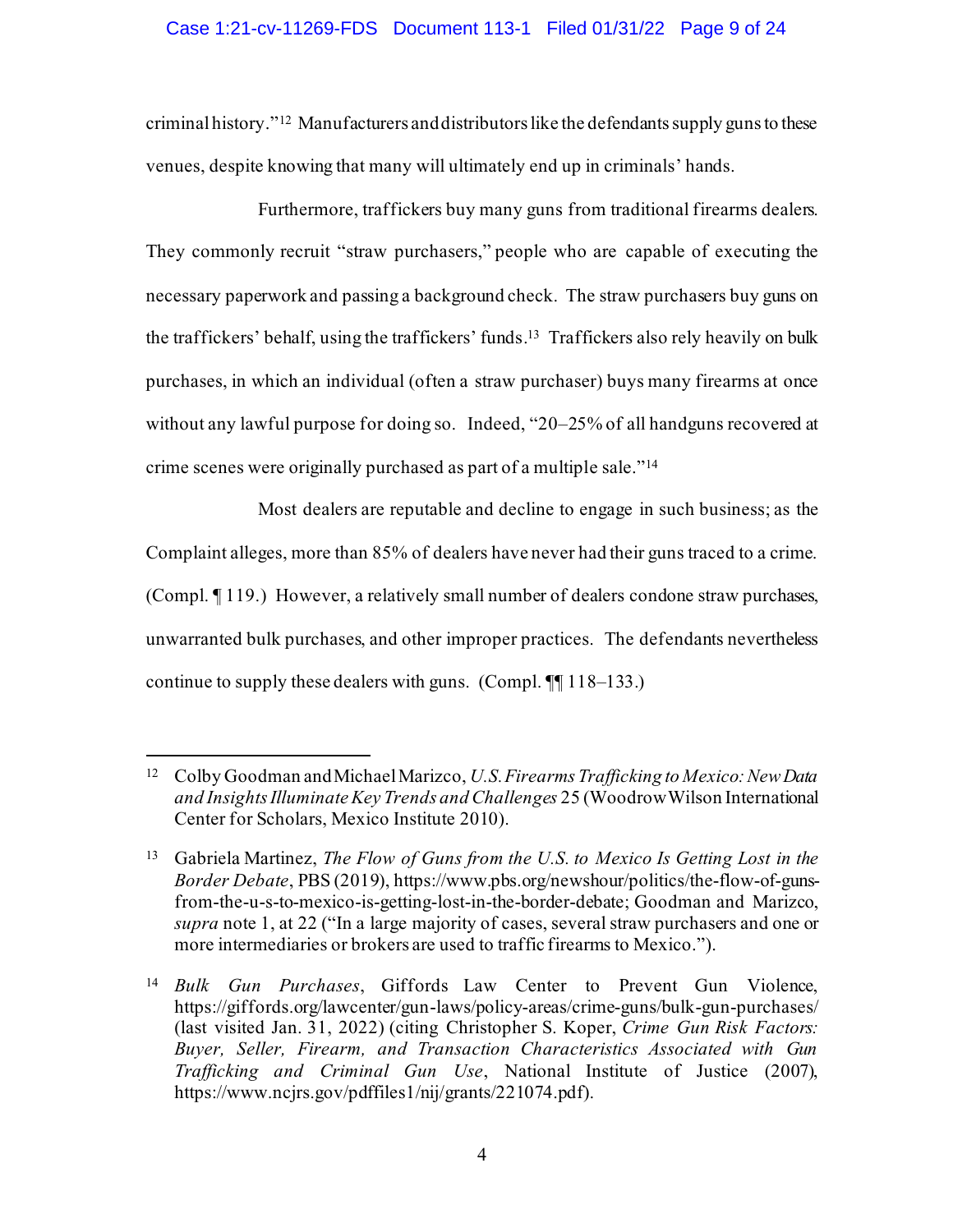## Case 1:21-cv-11269-FDS Document 113-1 Filed 01/31/22 Page 10 of 24

Once traffickers have guns in hand, their paths to the LAC region vary. Many smuggle guns by land across the southern border using ordinary "cars, trucks, vans, or busses."<sup>15</sup> Sometimes they "disassemble[] [guns] into many parts, making them easier to hide." <sup>16</sup> Other evasive techniques include "zip-tying the firearms to a hidden compartment of the vehicle" or "stuff[ing] the[m] [] under a truck bed liner or in a fuel tank."<sup>17</sup> Sometimes traffickers use more sophisticated methods, including "tunnels under the U.S.-Mexican border," <sup>18</sup> boats, and planes.

Catching smugglers once they have already acquired defendants' guns can be difficult. Gun smuggling from the United States to the LAC region is undertaken in part by transnational crime organizations, fostering "intense competition . . . to dominate lucrative smuggling corridors," including for the "southbound flow of . . . illegal weapons across the U.S. border."<sup>19</sup> Such organizations "use firearms, ammunition, and explosives to protect their trafficking routes . . . [and] have orchestrated sophisticated attacks on . . . security forces, with increasing use of .50 caliber rifles, modified fully automatic rifles, and belt-fed machine guns to counter Mexican security forces."<sup>20</sup>

<sup>15</sup> Goodman and Marizco, *supra* note 1, at 26.

<sup>16</sup> Gabriela Martinez, *supra* note13.

<sup>17</sup> Goodman and Marizco, *supra* note 1, at 26.

<span id="page-9-0"></span><sup>18</sup> *Id*. at 27

<sup>19</sup> *Firearms Trafficking: U.S. Efforts to Disrupt Gun Smuggling into Mexico Would Benefit from Additional Data and Analysis*, United States Government Accountability Office, 4 (Feb. 2021), *available at* https://www.gao.gov/products/gao-21-322.

<sup>20</sup> *Id*.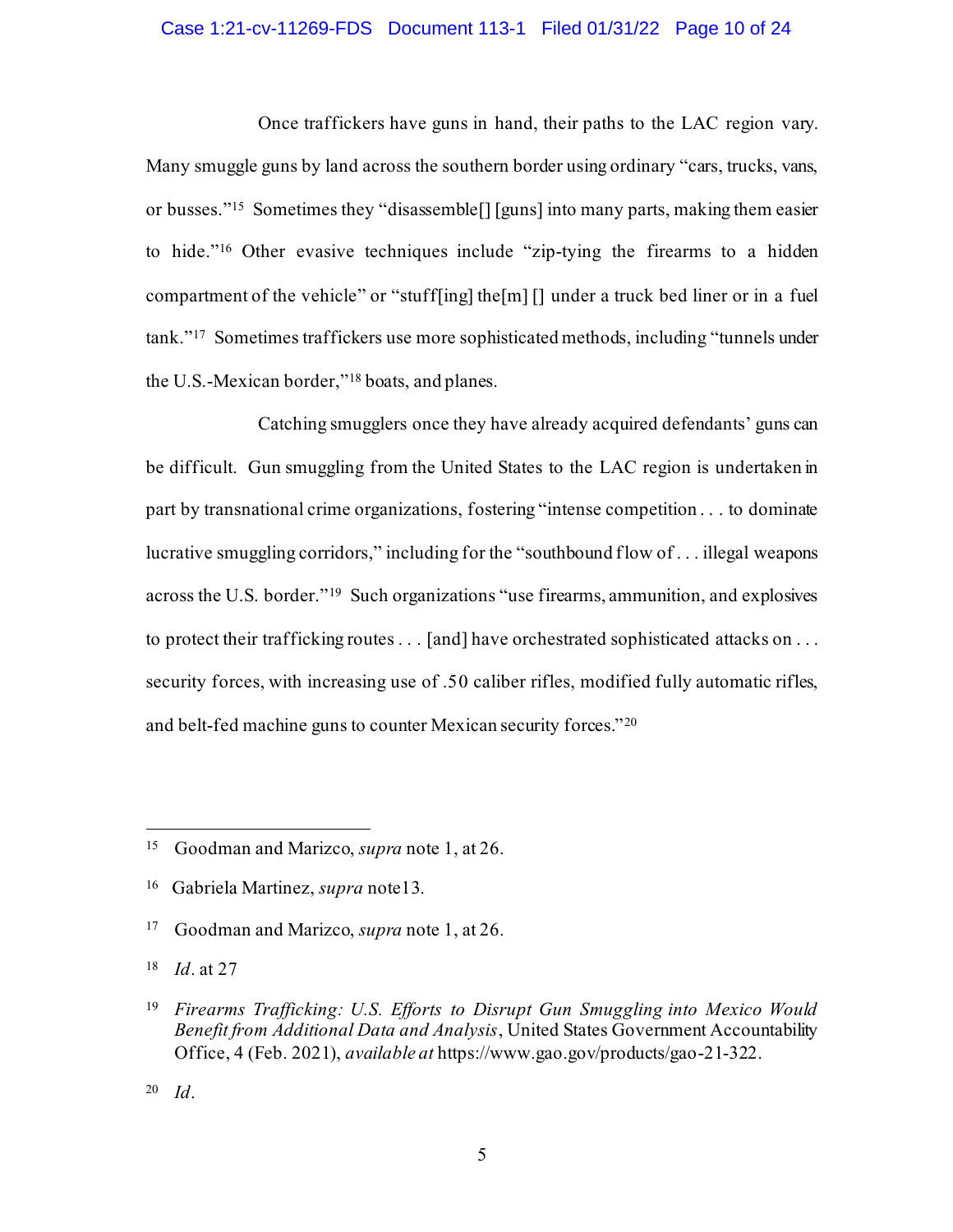## Case 1:21-cv-11269-FDS Document 113-1 Filed 01/31/22 Page 11 of 24

Researchers have estimated that about 873,000 guns are trafficked from the U.S. to Mexico each year.  $(Comp1, \P437.)^{21}$  Nearly half of all crime guns recovered in Mexico (47.9%) were traced back not just to the United States in general but to the defendants in particular. (Compl. ¶¶ 434–435.) And these overland gun trafficking routes do not stop in Mexico; they continue on to Central and South America. Additional guns are smuggled directly into the LAC region by plane.<sup>22</sup>

It is no surprise, therefore, that the United Nations describes North America as a significant "departing subregion" for transnational firearms trafficking to Central and South America, <sup>23</sup> nor that trace data from the U.S. Department of Justice, Bureau of Alcohol, Tobacco, Firearms, and Explosives (the "ATF") supports this conclusion. Based on ATF data for 2020, for many Central American countries, around half of all firearms submitted for tracing had been manufactured in or trafficked through the United States:<sup>24</sup>

| Country | Percentage of Firearms Submitted to ATF for Tracing<br>That Had Been Trafficked from or Through the U.S. |
|---------|----------------------------------------------------------------------------------------------------------|
| Belize  | 55.1%                                                                                                    |

<sup>&</sup>lt;sup>21</sup> The United States Government Accountability Office itself has estimated that 200,000 U.S.-sourced firearms are trafficked into Mexico each year, despite U.S. agencies' efforts to address this problem. United States Government Accountability Office, *supra* note 19, at 36.

<span id="page-10-0"></span><sup>22</sup> *See, e.g.*, Colby Goodman, *U.S. Firearms Trafficking to Guatemala and Mexico* 9 (Woodrow Wilson Center for Scholars 2013) (examining the flow of guns from the United States to Guatemala and describing "[t]wo main smuggling routes . . . 1) crossing U.S., Mexican, and Guatemalan borders by land; and 2) carrying firearms in checked luggage on commercial and civilian passenger airplanes flying from the United States to Guatemala.").

<sup>&</sup>lt;sup>23</sup> United Nations Office on Drugs and Crime, *supra* note 7, at 10.

<sup>24</sup> *Firearms Trace Data – 2020*, Bureau of Alcohol, Tobacco, Firearms and Explosives (2020), https://www.atf.gov/resource-center/firearms-trace-data-2020.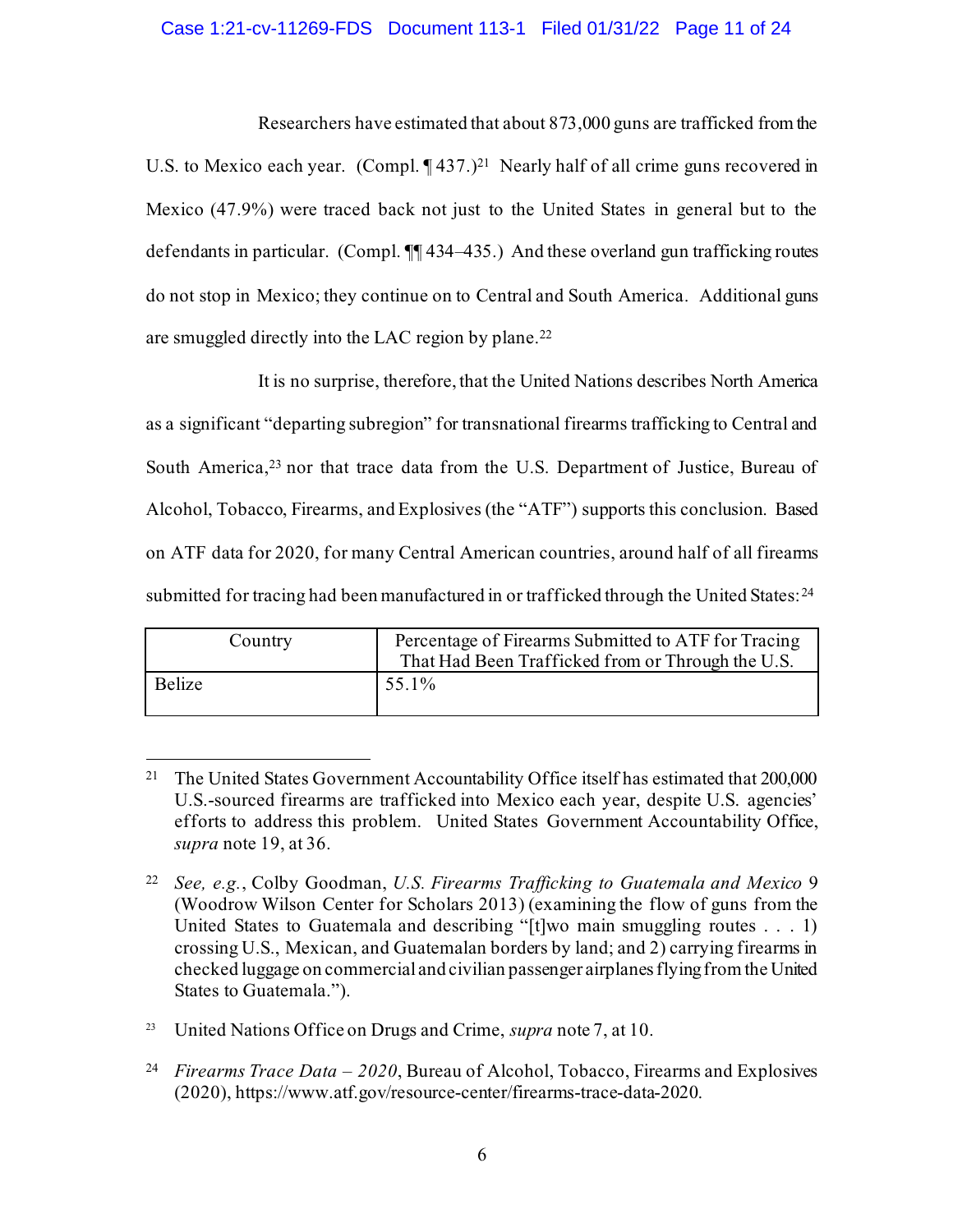# Case 1:21-cv-11269-FDS Document 113-1 Filed 01/31/22 Page 12 of 24

| El Salvador | 53.4% |
|-------------|-------|
| Guatemala   | 37.3% |
| Honduras    | 57.7% |
| Panama      | 57.7% |

Between 2014 and 2016, across 15 countries in North America, Central America, and the Caribbean, 50,133 guns that originated in the United States were recovered as part of criminal investigations.<sup>25</sup>

Given the prevalence of illegal American guns in the LAC region and the clear link between these guns and elevated rates of violence, there can be no doubt that the U.S. gun industry's practices, as detailed in the Complaint, have caused significant harm not only to Mexico but also to nations throughout the LAC region.

<span id="page-11-0"></span>C. Every day, American firearms end or forever alter the lives of innocent citizens in the LAC region

Illegal firearms trafficking from the United States has a devastating impact on the citizens of LAC nations, ending many lives and upending many more. Statistics, while useful, cannot fully capture these losses. Therefore, we describe some of the circumstances in which LAC citizens' lives were ended or forever altered by gun violence:<sup>26</sup>

<span id="page-11-1"></span><sup>25</sup> Chelsea Parsons and Eugenio Weingend Vargas, *Beyond Our Borders*, Center for American Progress (Feb. 2, 2018), https://www.americanprogress.org/article/beyondour-borders/.

<sup>&</sup>lt;sup>26</sup> Citizens from every nation in the LAC region have suffered the effects of gun violence. However, in the interest of brevity, the amici offer here only a representative sample of incidents from several LAC nations. Furthermore, amici do not represent that defendants' weapons were used in every incident described herein. It is not always possible to know who manufactured or distributed the gun used to commit a crime. Still, given that "U.S.-sourced guns [a]re used to commit crimes in nearby countries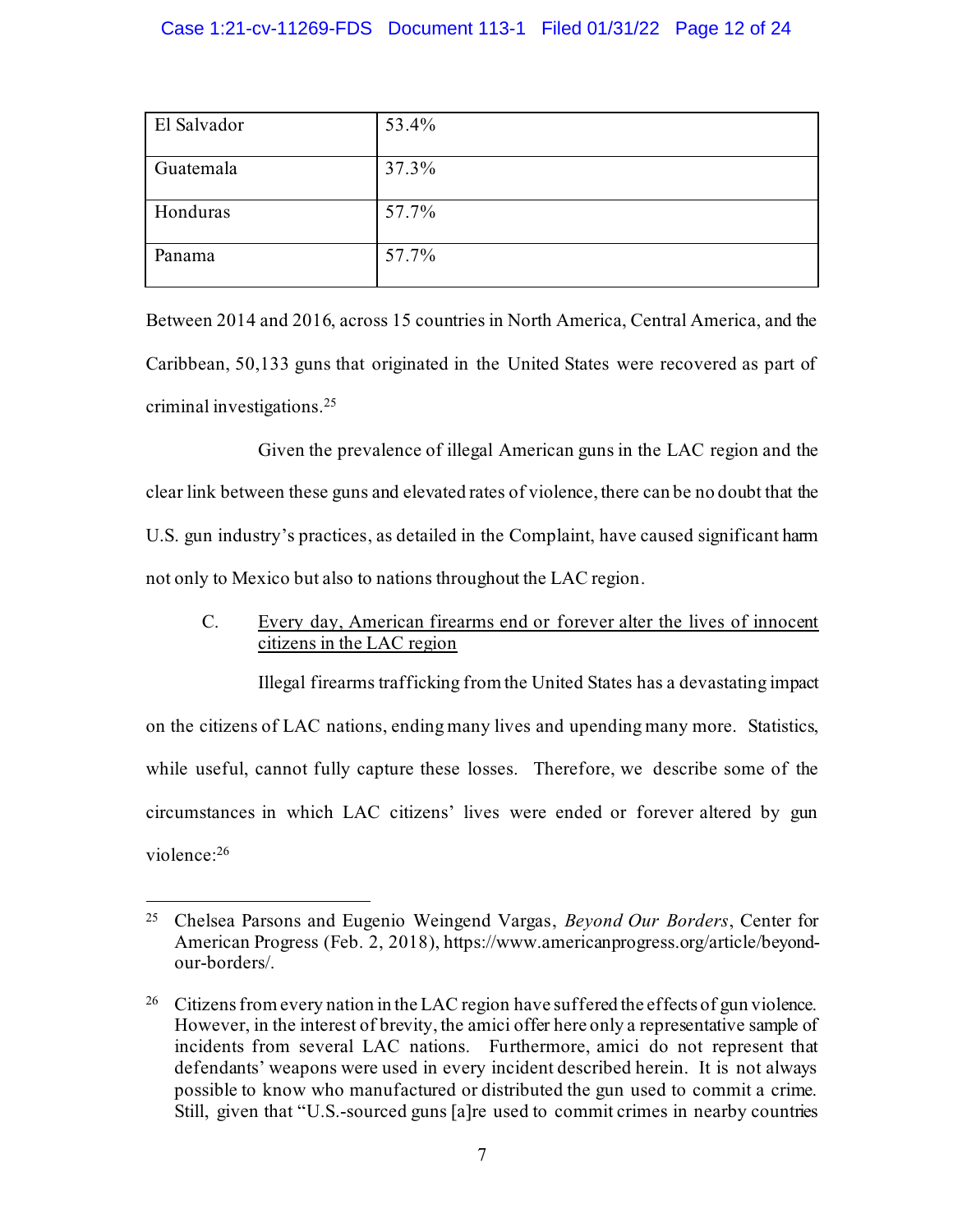## Case 1:21-cv-11269-FDS Document 113-1 Filed 01/31/22 Page 13 of 24

**Belize:** In recent months, gang-related gun violence has sharply risen in Belize. This past September, the country mourned a 15-year-old student who was shot and killed while purchasing bread for his mother at a shop in Belize City. <sup>27</sup> The tragic killing prompted Prime Minister John Briceno to lament that "gang leaders and their surrogates . . . for more than two decades have terrorized and plagued our once peaceful communities in Belize City" and that this violence had spread "in the past 10 years [to] all urban areas across the country."<sup>28</sup> Unfortunately, the violence Prime Minister Briceno spoke about has continued into the new year, including two separate gun-related murders that were recorded in a span of just 24 hours this month. 29

**Costa Rica:** Historically a very peaceful country with a low crime rate, Costa Rica experienced a significant increase in gun-related crimes in the years following the expiration of the U.S. federal assault weapons ban. 30 The murder rate in Costa Rica is

<sup>28</sup> *Id.*

<span id="page-12-0"></span>approximately once every 31 minutes," *id.*, and that defendants' guns comprise about half of all American firearms trafficked illegally over the southern border, *see* Compl. ¶¶ 434–435, it is certain that if the defendants' guns were not used to commit a specific crime described herein, they were used to carry out other, similar crimes.

<span id="page-12-2"></span><sup>27</sup> Melissa Wong, *Gangs Terrorizing Belize, Prime Minister Says the Violence Must Stop*, Loop Caribbean News (Sept. 28, 2021), https://caribbean.loopnews.com/content/ gangs-terrorising-belize-prime-minister-says-violence-must-stop.

<span id="page-12-3"></span><sup>29</sup> Vejea Alvarez, *The LIU Kicks into Action After Gun Violence in the City Erupts*, Love FM News (Jan. 21, 2022), https://lovefm.com/the-liu-kicks-into-action-after-gunviolence-in-the-city-erupts/.

<span id="page-12-1"></span><sup>30</sup> Jude Webber, *Costa Rica Flinches as Crime Taints Its Reputation for the Pura Vida*, Financial Times (January 15, 2020), https://www.ft.com/content/fd1fc974-36b9-11eaa6d3-9a26f8c3cba4.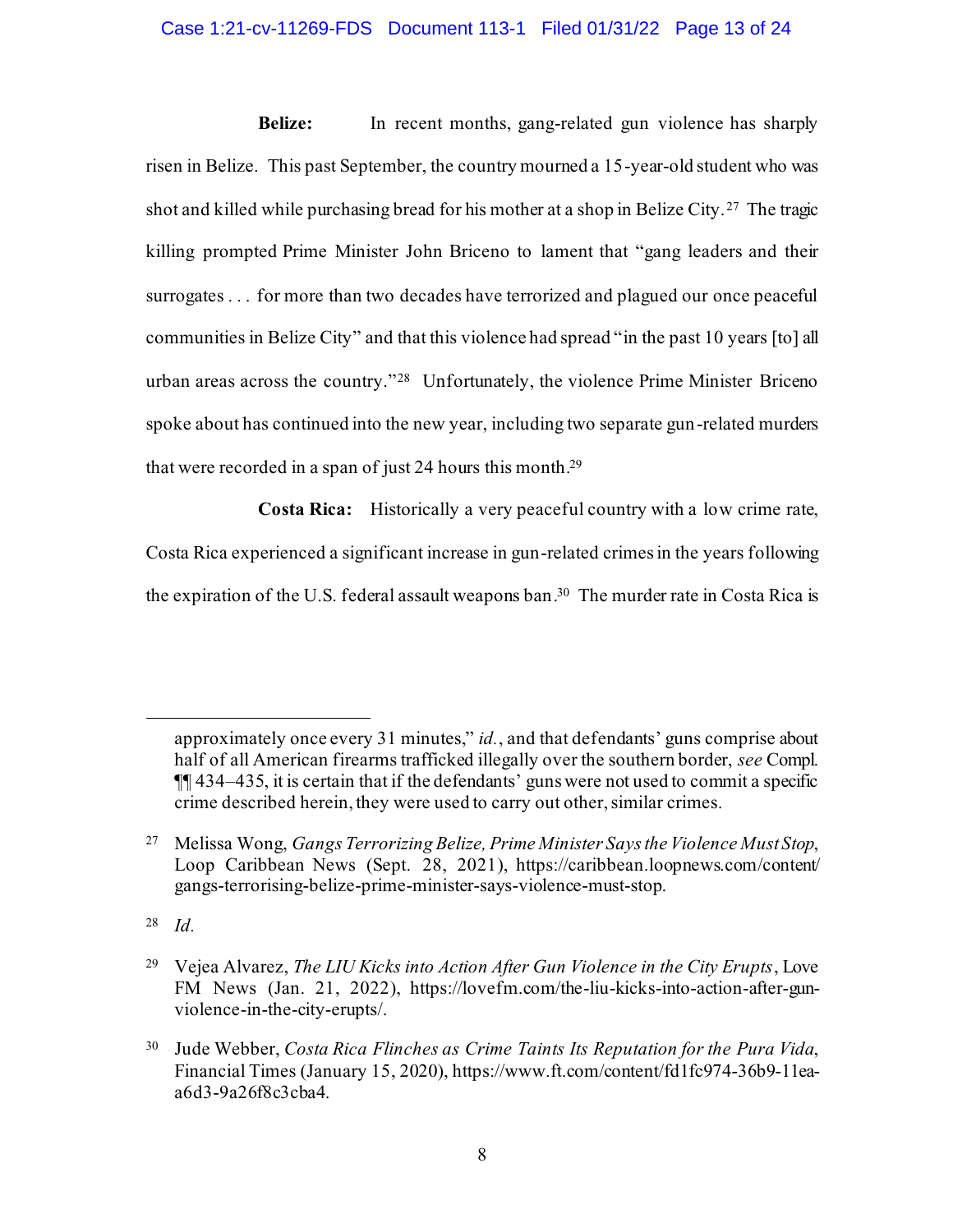#### Case 1:21-cv-11269-FDS Document 113-1 Filed 01/31/22 Page 14 of 24

now at "epidemic levels."<sup>31</sup> This past October, for instance, six people—including an American man—were killed by gunfire in what officials believe may have been a robbery at a ranch owned by the American.<sup>32</sup>

**Haiti:** Gun violence in Haiti has made headlines worldwide. In 2020, Haitian authorities reported 1,380 killings, a 20% increase from the previous year. No one is safe: victims in 2020 included a judge, the president of the Port-au-Prince Bar Association, and four police officers who were killed during a failed raid on the stronghold of a criminal gang; the gang then held the bodies of the slain officers hostage.<sup>33</sup> Then, in July 2021, "assassins armed with assault rifles" stormed the residence of the sitting President of Haiti and assassinated him.<sup>34</sup>

Illegal firearms have also been used to perpetrate many recent kidnappings throughout Haiti. For instance, in April 2021, a group of men carrying automatic firearms barged into the Gospel Kreyol Ministry during a Holy Thursday church service and abducted the pastor and three parishioners while other parishioners participating via

<span id="page-13-1"></span><sup>31</sup> *Id.*

<span id="page-13-0"></span><sup>32</sup> Associated Press, *6 people, Including 1 American, Slain at Ranch in Costa Rica*, ABC News (October 18, 2021), https://abcnews.go.com/International/wireStory/peopleincluding-american-slain-ranch-costa-rica-80653569.

<sup>33</sup> Evens Sanon and Danica Coto, *Surge in Violence Rattles Haiti as Poverty, Fear Deepens*, ABC News (April 16, 2021), https://abcnews.go.com/International/wireStory/surge-violence-rattles-haiti-povertyfear-deepens-77115520.

<sup>34</sup> Reuters, *Explainer: The Hunt for the Haitian President's Assassins* (Jul. 23, 2021), https://www.reuters.com/world/americas/hunt-haitian-presidents-assassins-2021-07- 16/.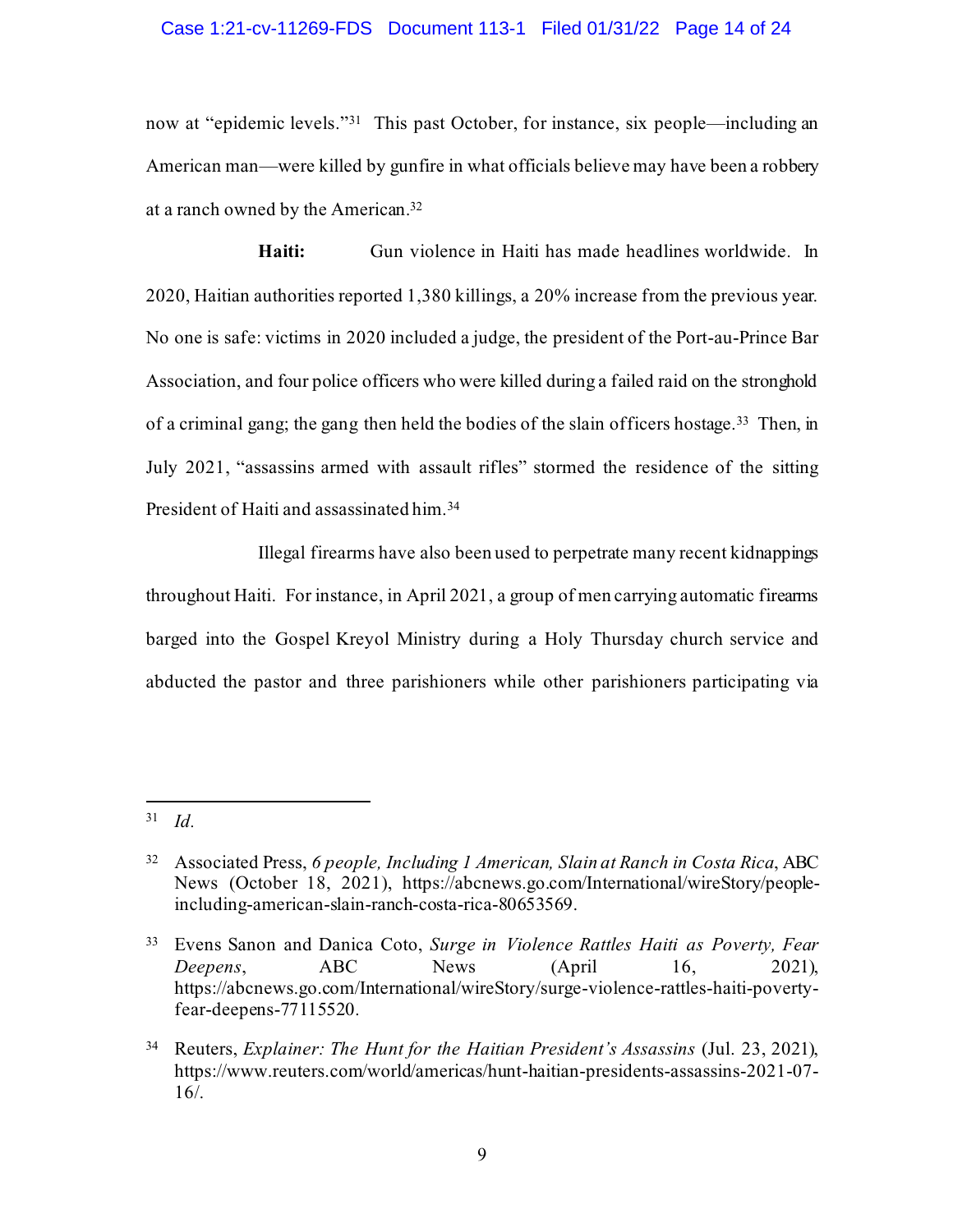## Case 1:21-cv-11269-FDS Document 113-1 Filed 01/31/22 Page 15 of 24

livestream watched in horror.<sup>35</sup> The kidnappers held the victims for three days, until Church members paid a ransom.<sup>36</sup> Other recent hostages have included priests, a hospital director, elementary school children, and a member of the president's security unit.<sup>37</sup>

**Jamaica:** Gun violence in Jamaica has so sharply increased in recent years that the government called a state of emergency and activated the military to counter the bloodshed.<sup>38</sup> American guns are commonly found to fuel these jarring episodes of violence. For instance, the New York Times has identified a single U.S.-manufactured handgun as used in the killing of nine individuals in Jamaica between 2015 and 2018.<sup>39</sup> The New York Times effectively summarized American manufacturers' role in contributing to this violence:

Worldwide, 32 per cent of homicides are committed with firearms . . . In Jamaica, the figure is higher than 80 per cent. And most of those guns come from the United States. . . . Law enforcement officials, politicians and even gangsters on the street agree: It's the abundance of guns, typically from the United States, that makes the country so deadly.<sup>40</sup>

The same could be said of the LAC region as a whole.

<sup>37</sup> *Id.*

<sup>39</sup> *Id.*

<sup>40</sup> *Id.*

<sup>35</sup> Evens Sanon and Danica Coto, *supra* note 34.

<span id="page-14-1"></span><sup>36</sup> *Id.*

<span id="page-14-0"></span><sup>38</sup> Azam Ahmed, *One Handgun, 9 Murders: How American Firearms Cause Carnage Abroad*, The New York Times (Aug. 26, 2019), https://www.sbs.com.au /news/dateline/one-handgun-9-murders-how-american-firearms-cause-carnageabroad.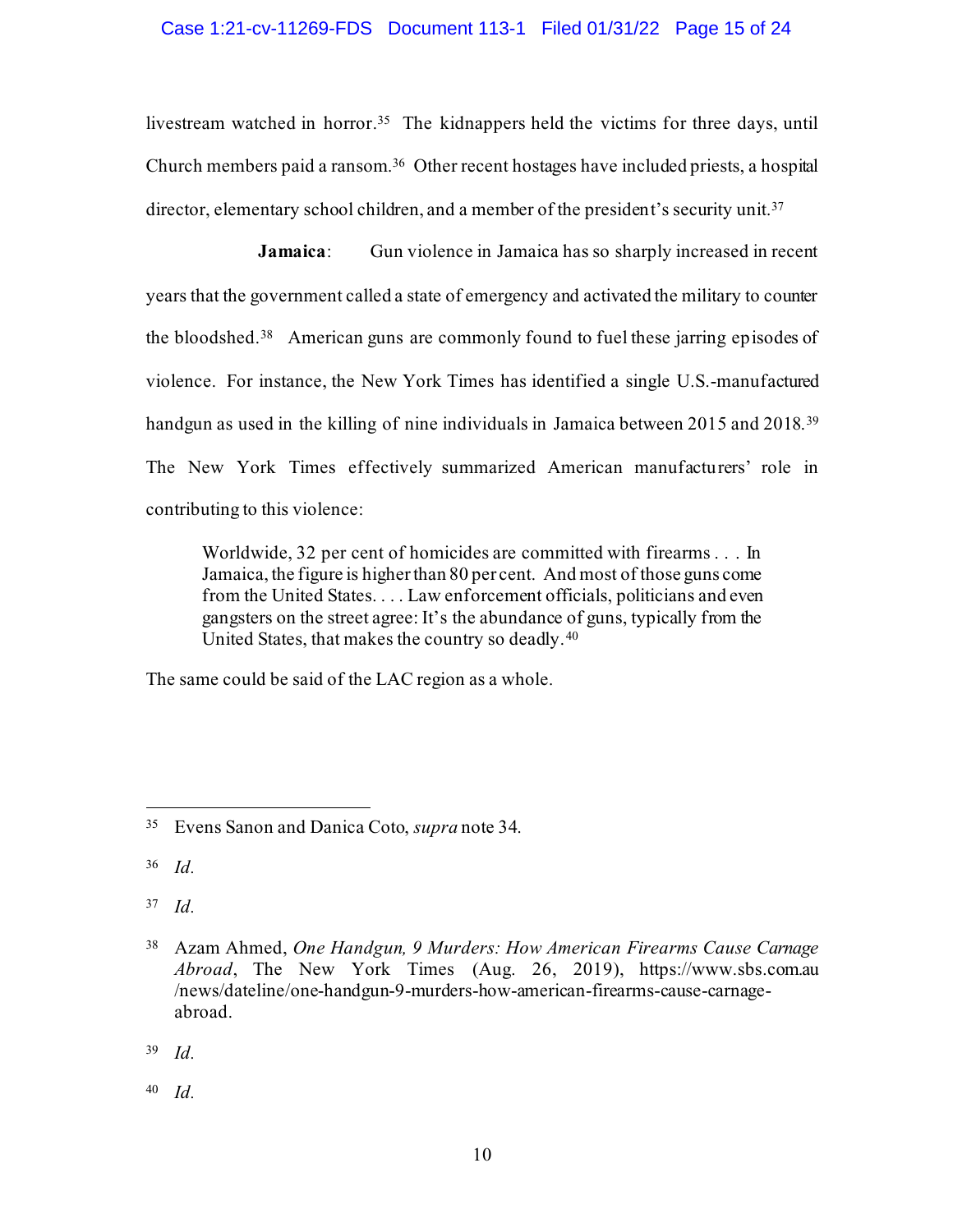# <span id="page-15-0"></span>D. American firearms also trigger many collateral harms, such as dislocation of those fleeing gun violence

The gun violence plaguing the LAC region has also contributed to a variety of secondary harms. For instance, the violence has caused waves of dislocation as frightened citizens of LAC nations migrate north, fleeing violence. As a State Department official explained to Congress, "[i]n Central America and elsewhere in the hemisphere, traffickers, criminal gangs, and terrorists use illegally obtained small arms and light weapons to advance a culture of violence and fear that threatens civilian security and contributes to the root causes of migration."<sup>41</sup> Asked why they left home, Central American asylum applicants frequently cite attacks by criminals bearing firearms. 42

Another tragic secondary harm has been the disruption of lifesaving aid efforts. The surge of gun violence in Haiti, for instance, has disrupted efforts to distribute aid as the country continues to recover from a massive earthquake in 2010, a recent cholera outbreak, and the COVID-19 pandemic.<sup>43</sup>

Gun crime also exacts a significant economic toll. Tourism is an important industry for many LAC nations—for example, comprising nearly 60% of Antigua &

<span id="page-15-2"></span><sup>41</sup> Karen Chandler, *Weapons Security in Latin America: Addressing the Root Causes of Migration, Congressional UXO and PSSM Caucus*, U.S. Department of State (Oct. 27, 2021), https://www.state.gov/weapons-security-in-latin-america-addressing-the-rootcauses-of-migration/.

<span id="page-15-1"></span><sup>42</sup> Ioan Grillo, *US-made Guns Are Ripping Central America Apart and Driving Migration North*, The Guardian (Apr. 16, 2021), https://www.theguardian.com/commentisfree /2021/apr/16/us-made-guns-central-america-migration.

<sup>43</sup> Evens Sanon and Danica Coto, *supra* note 34.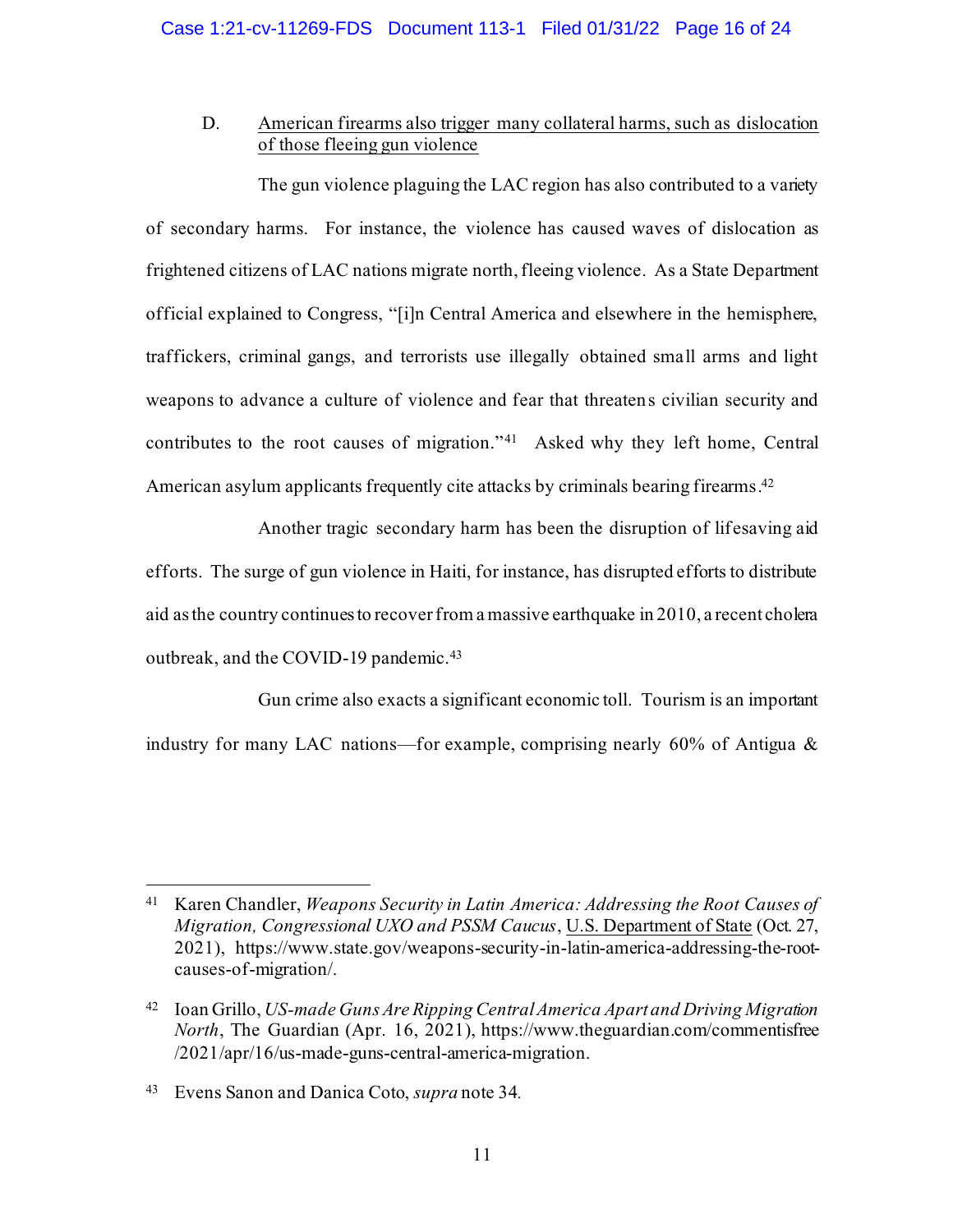#### Case 1:21-cv-11269-FDS Document 113-1 Filed 01/31/22 Page 17 of 24

Barbuda's GDP.<sup>44</sup> Increases in gun crime jeopardize the tourism industry, seriously threatening the region's economic well-being. For example, in January 2020, Costa Rica suffered 20 murders during the first week of the year. Soon thereafter, the United States altered its travel advisory for Americans visiting Costa Rica from Level 1 to Level 2, recommending travelers exercise "increased caution" due to crime.<sup>45</sup> This could have a negative impact on Costa Rica's economic outlook, as the United States is Costa Rica's largest single market for tourism, the primary industry driving the country's economy.<sup>46</sup> As the Complaint describes, it is American companies, like the defendants, that have the power to curb this violence by adopting reasonable retail and manufacturing practices.

# <span id="page-16-0"></span>**II. The Court's Granting of Relief in This Litigation Would Mitigate These Harms**

As Mexico's Complaint alleges in detail, the remedies plaintiff seeks include simple, commonsense steps that could sharply curtail the trafficking and criminal use of defendants' firearms, as well as the resulting harms suffered by LAC nations and their citizens. This Court can and should order defendants to take such steps.

*First*, the Court should order the defendants to cease working with the small number of dealers whose misconduct precipitates the vast majority of illegal firearms trafficking. Most crime guns are traced back to a very small number of dealers: as the Complaint alleges, about 90% of crime guns are traced back to under 10% of dealers.

<sup>44</sup> *Antigua and Barbuda – Economic Indicators*, Moody's Analytics, https://www.economy.com/antigua-and-barbuda/indicators (last visited Jan. 31, 2022)

<sup>45</sup> Jude Webber, *supra* note 31.

<span id="page-16-1"></span><sup>46</sup> *Id.*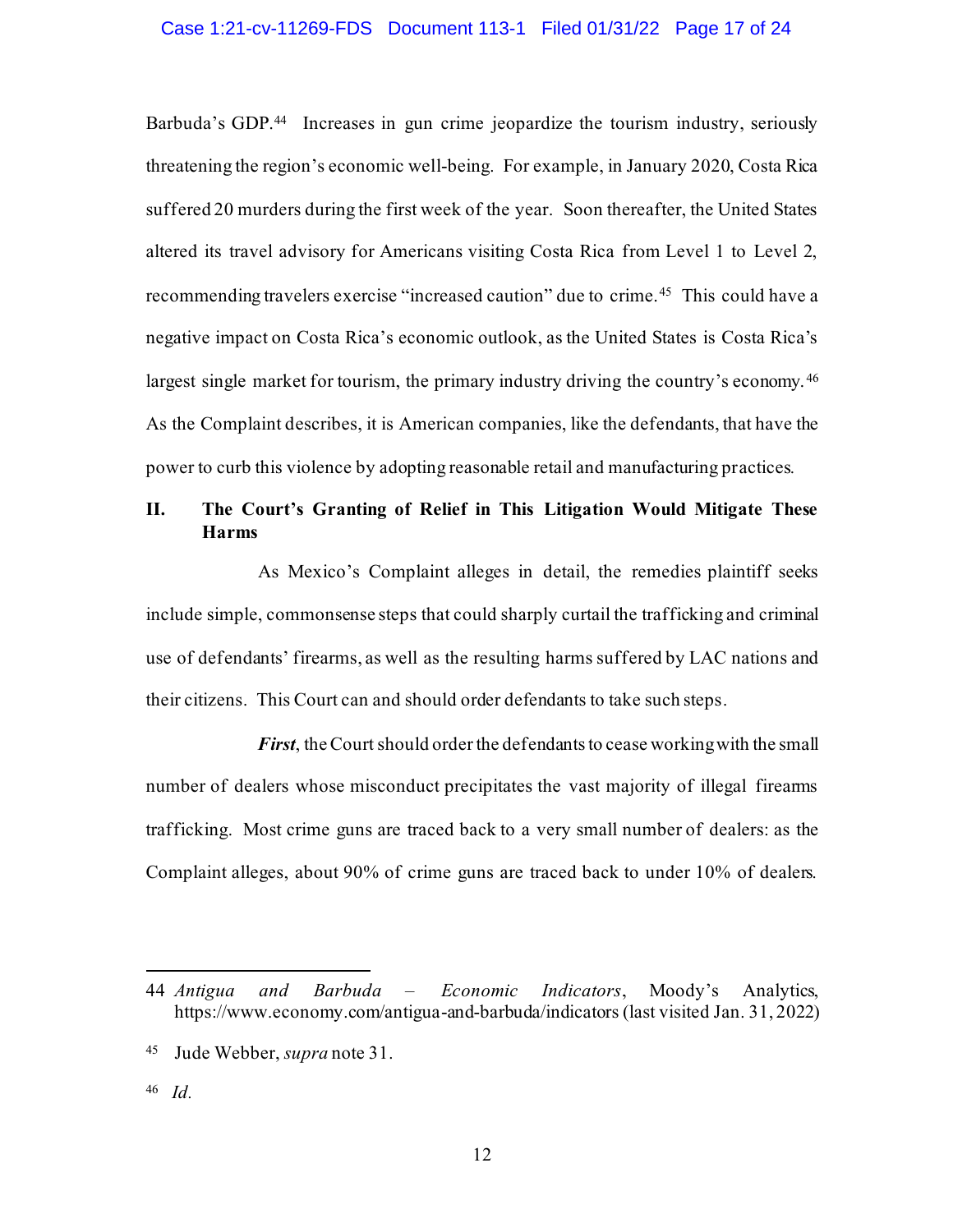(Compl. ¶ 119.) <sup>47</sup> Defendants "are not foreclosed from closing off illegal flows of their guns to such retailers." 48 Indeed, as Judge Weinstein found, "Relatively excessive numbers of traces to specific retailers or first purchasers is . . . cause for alarm by [manufacturers]." 49 Nevertheless, defendants turn a blind eye. This Court should require defendants to implement a simple, commonsense reform: refraining from continuing to supply these dealers.

Excommunicating these few bad actors would make a meaningful difference in ensuring that the defendants' firearms are not illegally trafficked. "In Milwaukee, for example, a single dealer was linked to a majority of the guns used in the city's crime."<sup>50</sup> After that dealer was pressured to reform its practices, "the city saw a 76 percent reduction in the flow of new guns from that shop to criminals and a 44 percent reduction in new crime guns overall."<sup>51</sup> A similar reduction in trafficking of defendants' guns would save thousands of lives in the LAC region.

**Second**, the Court should order the defendants to work only with dealers that implement commonsense steps at the counter to ensure that the defendants' guns are

<sup>49</sup> *Id.*

<sup>47</sup> *See also* ATF, *Crime Gun Trace Reports (2000): The Youth Gun Interdiction Initiative*, at 47 tbl.19 (Jul. 2002) (showing that among dealers who were the subject of at least one trace, just 7.2% of dealers accounted for more than half of all traces).

<sup>48</sup> *AcuSport, Inc.*, 271 F. Supp. 2d at 504.

<span id="page-17-1"></span><sup>50</sup> *This Is How We Save Lives from Gun Violence*, Washington Post (Mar. 23, 2018), https://www.washingtonpost.com/graphics/2018/opinions/gun-control-that-works/.

<span id="page-17-0"></span><sup>51</sup> *Id*; *see also* Webster, et al., *Effects of a Gun Dealer's Change in Sales Practices on the Supply of Guns to Criminals*, 83(5) J. Urban Health 778 (2006), *available at* https://www.ncbi.nlm.nih.gov/pmc/articles/PMC2438583/.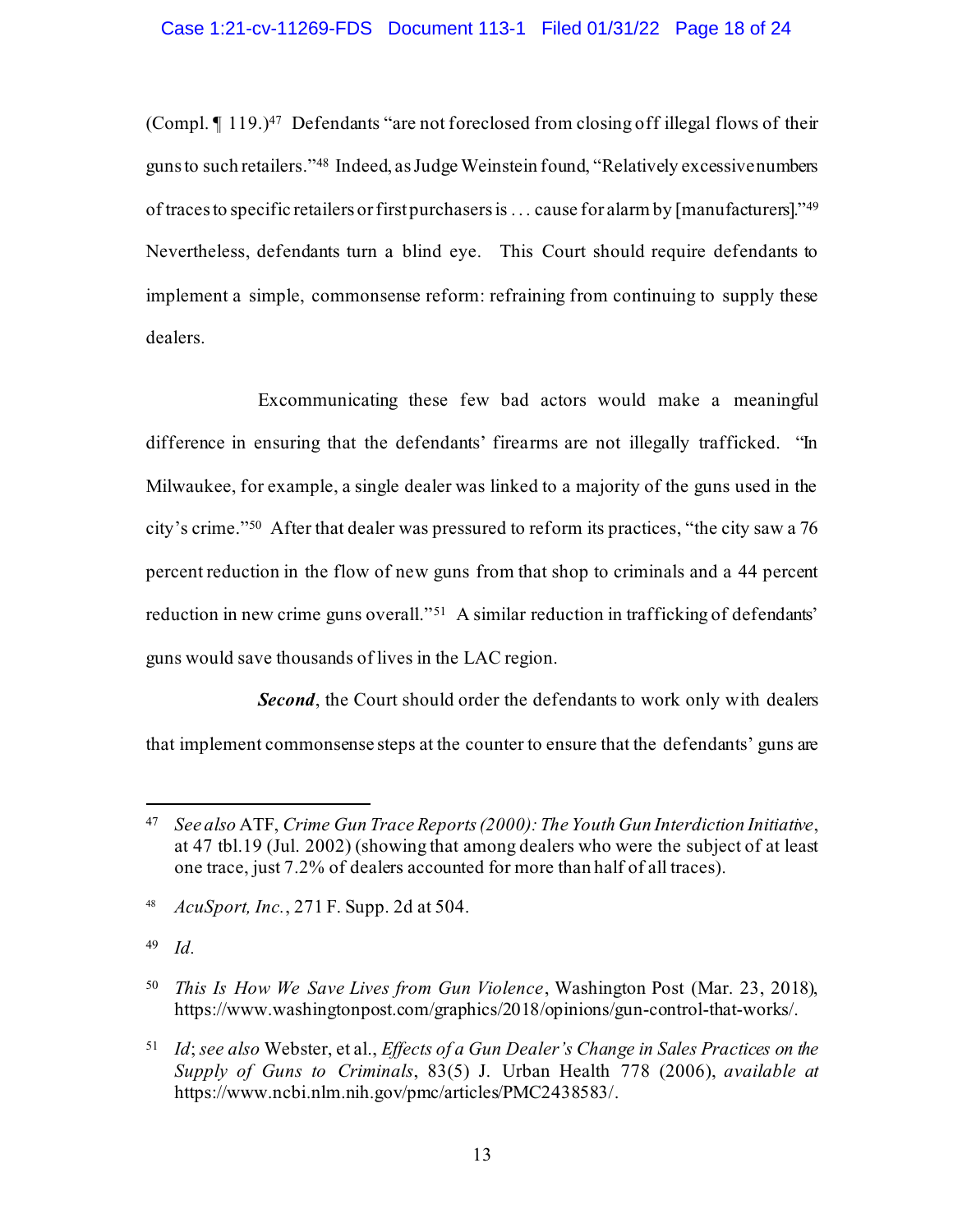#### Case 1:21-cv-11269-FDS Document 113-1 Filed 01/31/22 Page 19 of 24

not sold to criminals. Specifically, the defendants should require dealers(1) to hinder straw purchases by imposing reasonable ID requirements, (2) to permit bulk sales only with appropriate evidence that the purchases are for lawful use, and (3) to carefully screen civilian purchasers who seek to buy military grade weapons.

<span id="page-18-0"></span>Evidence shows that similar steps are effective. For example, Virginia limited bulk gun sales through a one-gun-a-month law in 1993. Significantly fewer crime guns were thereafter traced back to Virginia dealers, demonstrating that "limiting the purchase of handguns to no more than 1 per month per person is an effective means of disrupting the illegal interstate transfer of firearms." Douglas S. Weil and Rebecca C. Knox, *Effects of Limiting Handgun Purchases on Interstate Transfer of Firearms*, 275 JAMA 1759, 1761 (1996); *see also* 141 Cong. Rec. S11,201-03 (Aug. 2, 1995) (Douglas S. Weil and Rebecca C. Knox, *Evaluating the Impact of Virginia's One‐Gun‐A‐Month Law*) (noting "a strong, consistent pattern in which guns originally obtained in the Southeast are less likely to be recovered as part of a criminal investigation and traced back to Virginia if they were purchased after the Virginia law went into effect"); *AcuSport, Inc.*, 271 F. Supp. 2d at 450 (finding as a fact, after trial, that "requiring retailers to avoid multiple or repeat sales to the same customers . . . [is] an effective way of checking illegal handgun diversion as revealed by the fact that Virginia, which was a major supplier of illegal handguns to New York, almost immediately largely choked off that supply when it enacted a law limiting multiple sales to the same person").

The amici curiae do not mean to suggest that the Court should require manufacturers to "ban" bulk purchases; Virginia dealers, for example, still permit bulk sales when residents apply for a waiver of the one-gun-a-month limit. The vast majority

14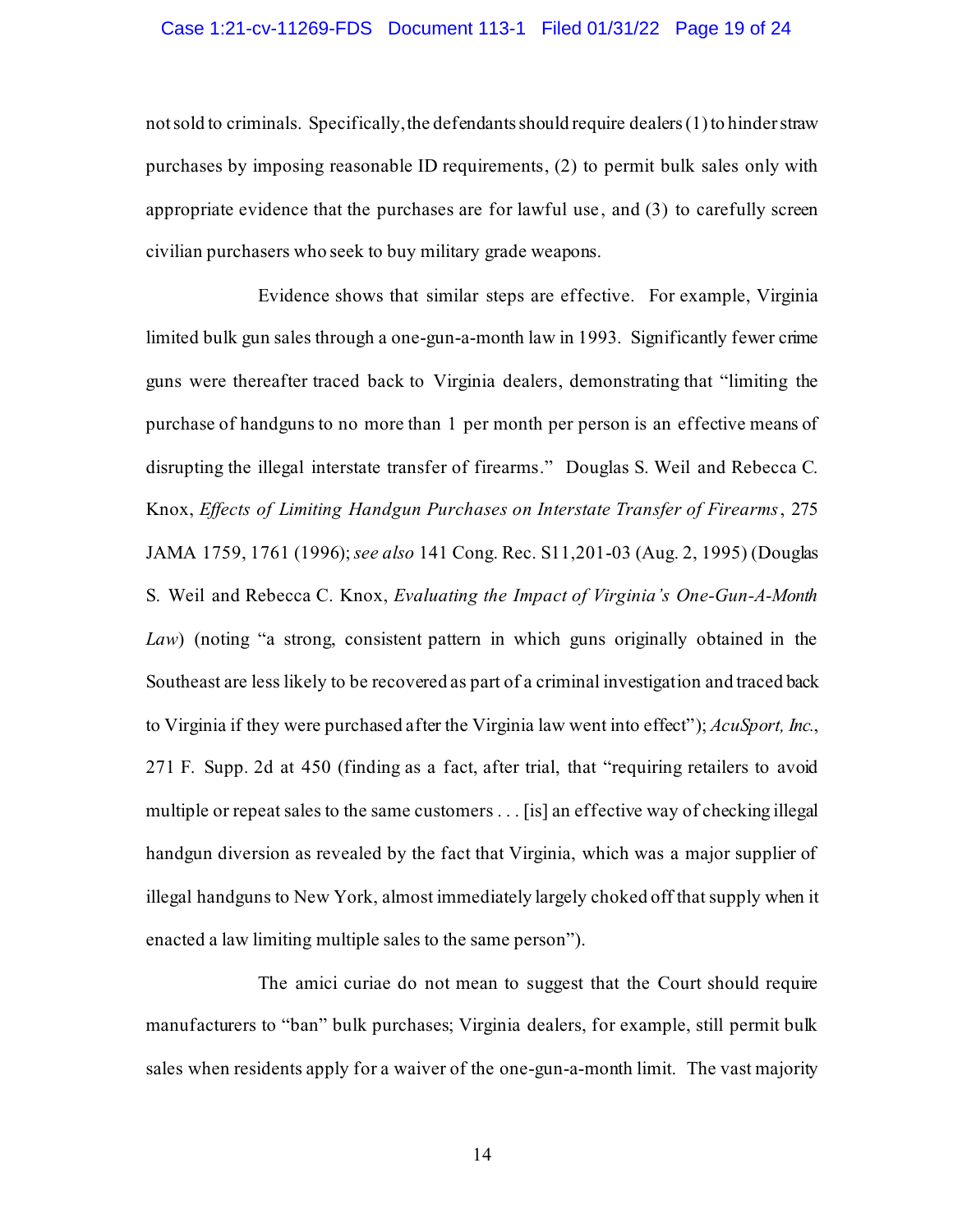#### Case 1:21-cv-11269-FDS Document 113-1 Filed 01/31/22 Page 20 of 24

of waiver applications are granted, without diminishing the efficacy of the policy. *See Study of Virginia's Law on Handgun Purchase Limits*, Virginia State Crime Commission, at 7 (House Document No. 28, 1996) (concluding that "law-abiding gun purchasers in Virginia are not unduly burdened by Virginia's one-gun-a-month law"). 52 By the same token, this Court could substantially remedy the harms caused by defendants' practices, while still permitting lawful bulk purchases, by requiring defendants to take reasonable steps to ensure that dealers make bulk sales only with adequate documentation.

*Finally*, the Court should require defendants to make long-promised manufacturing changes—changes that could increase safety and reduce death.<sup>53</sup> While data on nascent manufacturing measures is scarcer than data on retailer reforms, there is evidence that implementation of smart guns, trigger locks, and hidden serial numbers, for example, could profoundly reduce firearm-caused harms—as could manufacturing changes that would prevent criminals from easily converting guns to enable fully automatic

<sup>52</sup> *See also Fact Sheet on Virginia's One-Handgun-A-Month Law*, The Virginia Center for Public Safety, https://www.vacps.org/images/fact-sheet-on-one-handgun-a-monthlaw.pdf (last visited Jan. 31, 2022).

<span id="page-19-0"></span><sup>53</sup> *Cf.* Daniel Trotta, *Exclusive: Smart Guns Finally Arriving in U.S., Seeking To Shake Up Firearms Market*, Reuters (Jan. 11, 2022) , https://www.reuters.com/technology /exclusive-smart-guns-finally-arriving-us-seeking-shake-up-firearms-market-2022- 01-11/ ("When Smith & Wesson pledged in 1999 to promote smart gun development, among other gun safety measures in an agreement with the U.S. government, the National Rifle Association sponsored a boycott that led to a drop in revenue.").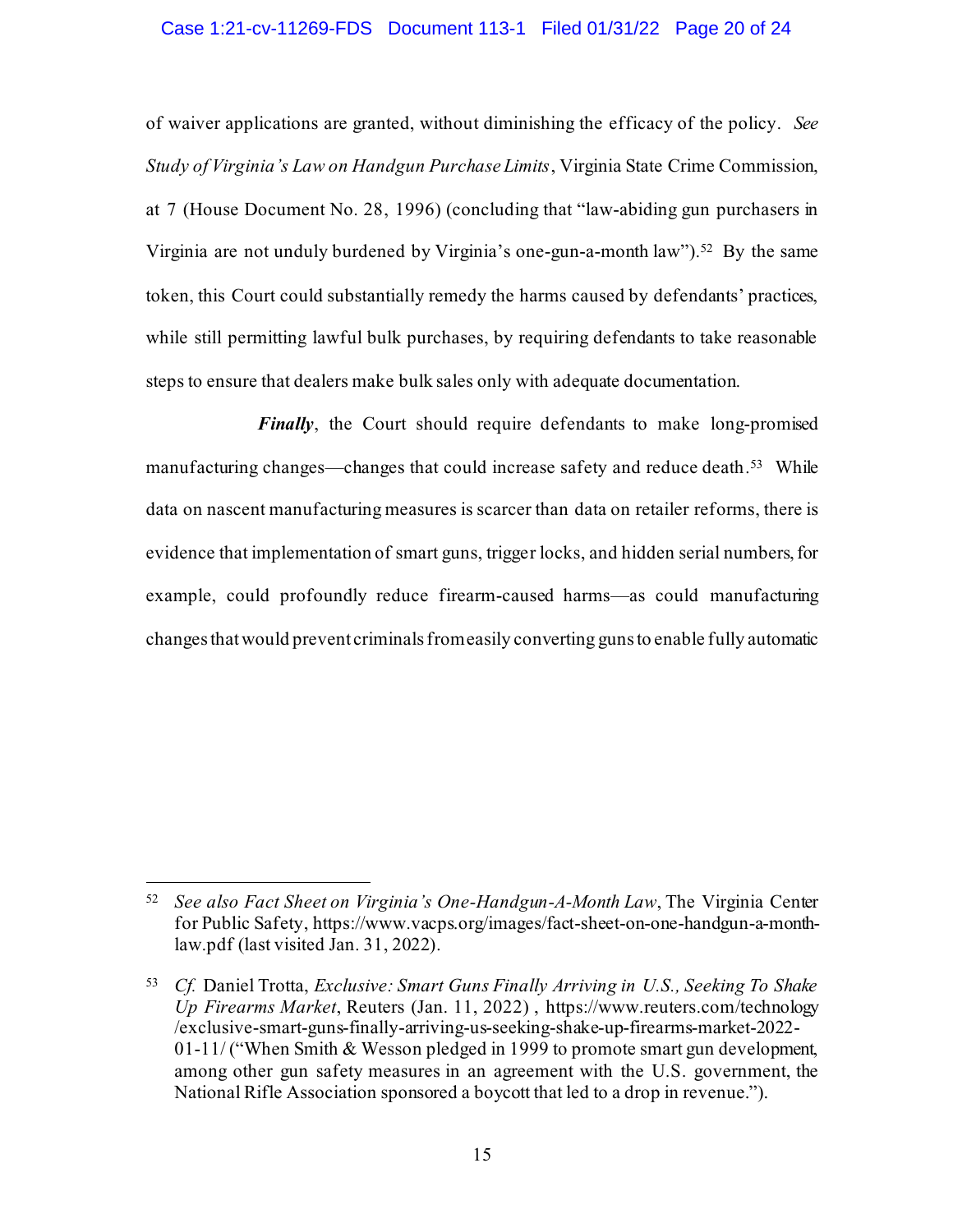# Case 1:21-cv-11269-FDS Document 113-1 Filed 01/31/22 Page 21 of 24

fire. 54 Despite the defendants' delays, some of these forms of technology are already commercially available. 55

\* \* \* \* \*

Courts can, and have, previously ordered reforms like these to curb illegal gun trafficking. For example, a Georgia court appointed a special master to administer a settlement between New York City and many gun dealers. The special master was directed "to ensure that each gun dealer complied with all applicable firearm sales laws."<sup>56</sup> Under the terms of the order, "[g]un dealers were required to allow the special masters to use in-store observation (including use of videotape surveillance); records monitoring . . . ; inventory inspections; random and repeated sales integrity testing; and instructional programs designed to provide best practices sales training to all employees involved in

<span id="page-20-2"></span><sup>&</sup>lt;sup>54</sup> "One small study found that over seven years, 37 percent of gun deaths could have been prevented by smart guns." Washington Post, *Gun Control that Works* (Mar. 3, 2018), https://www.washingtonpost.com/graphics/2018/opinions/gun-control-thatworks/ (citing J.S. Vernick, et al., *Unintentional and Undetermined Firearm Related Deaths: a Preventable Death Analysis for Three Safety Devices*, 9(4) Inj. Prev. 307 (2003), *available at* https://www.ncbi.nlm.nih.gov/pmc/articles/PMC1731016/); *see also, e.g.*, David Hemenway, *Reducing Firearm Violence* 46 Crime & Justice 201, 210– 211 (2017) (discussing manufacturing changes to make guns safer).

<span id="page-20-1"></span><sup>55</sup> (Compl. ¶¶ 99 ("Internal locks, and other features less sophisticated than smart guns, have been used in some guns sold to the public."), 101 ("Defendants have long had the commercial and technological capability to install these safeguards in their guns."), 365 ("For example, years ago Beemiller d/b/a Hi Point Guns began including a second hidden serial number on some guns.")); *see* Trotta, *supra* note 52 (detailing arrival of smart guns in America this year, including some that are already being beta tested by law enforcement).

<span id="page-20-0"></span><sup>56</sup> Bloomberg, et al, *Reducing Gun Violence in America: Informing Policy with Evidence and Analysis* 126 (Daniel W. Webster and Jon S. Vernick eds., Johns Hopkins University Press 2013); *see also* Diane Cardwell, *2 Georgia Gun Dealers Settle Suit Brought by New York City* (Aug. 1, 2006), https://www.nytimes.com/2006/08/01/ nyregion/2-georgia-gun-dealers-settle-suit-brought-by-new-york-city.html.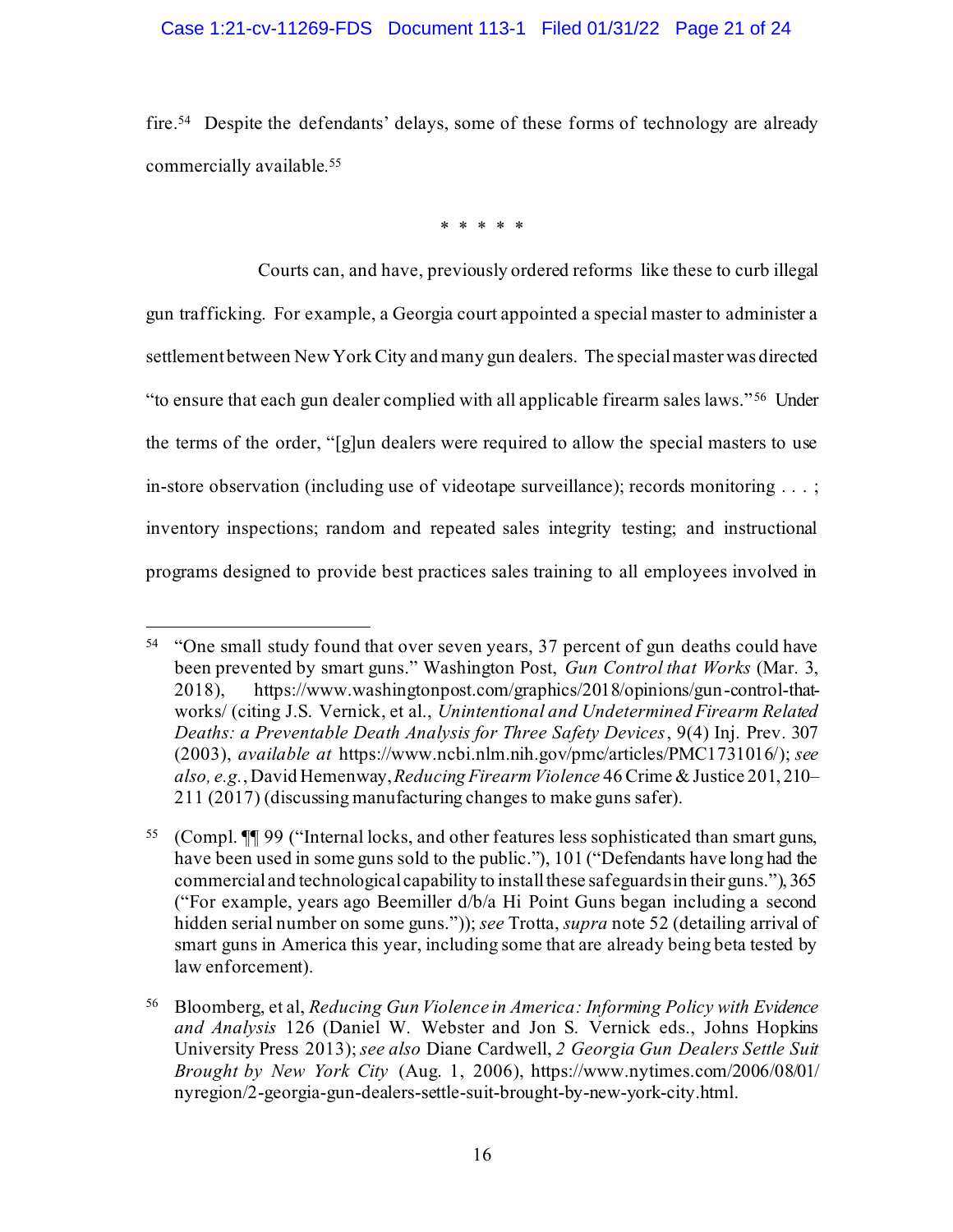#### Case 1:21-cv-11269-FDS Document 113-1 Filed 01/31/22 Page 22 of 24

firearm sales."<sup>57</sup> The dealers were "also required to file a performance bond with the Court" that "required the gun dealer, usually within 15 days of its signing, to forfeit a designated amount of money to New York City anytime the special master found that the dealer sold a gun to a straw purchaser or violated other applicable gun sales laws and regulations."<sup>58</sup> These simple changes made a world of difference. Following the settlement, the rate at which crime guns recovered by NYPD were linked to these dealers dropped by more than 80 percent. 59

Likewise, Judge Weinstein of the United States District Court for the Eastern District of New York found as fact after a trial that there are "obvious and easily implemented steps" to reduce the harms caused by guns, including "requiring retailers to avoid multiple or repeat sales to the same customers." *AcuSport, Inc.*, 271 F. Supp. 2d at 504. Other approaches that manufacturers could have employed "include[ed] 'imposing liability insurance standards; limiting sales at gun shows; limiting multiple sales; limiting how the consumer gun transaction can be conducted to insure security; education and training of dealers; and monitoring dealers through visitation and other regular interaction.'" *Id.* at 523. Judge Weinstein imposed no remedy only because he found that plaintiffs had not carried their burden for reasons particular to New York's law of nuisance.<sup>60</sup>

<sup>57</sup> Bloomberg, et al.*, supra* note 56, at 126.

<sup>58</sup> *Id*. at 126–27.

<span id="page-21-0"></span><sup>59</sup> *Id.* at 128–29

<sup>60</sup> As noted in the Complaint, the efficacy and practicability of the remedies plaintiff requests are also borne out by the inclusion of many of them in a global settlement between defendant Smith and Wesson and the United States Department of Justice. Under the Settlement, Smith and Wesson agreed to a variety of sales, distribution, and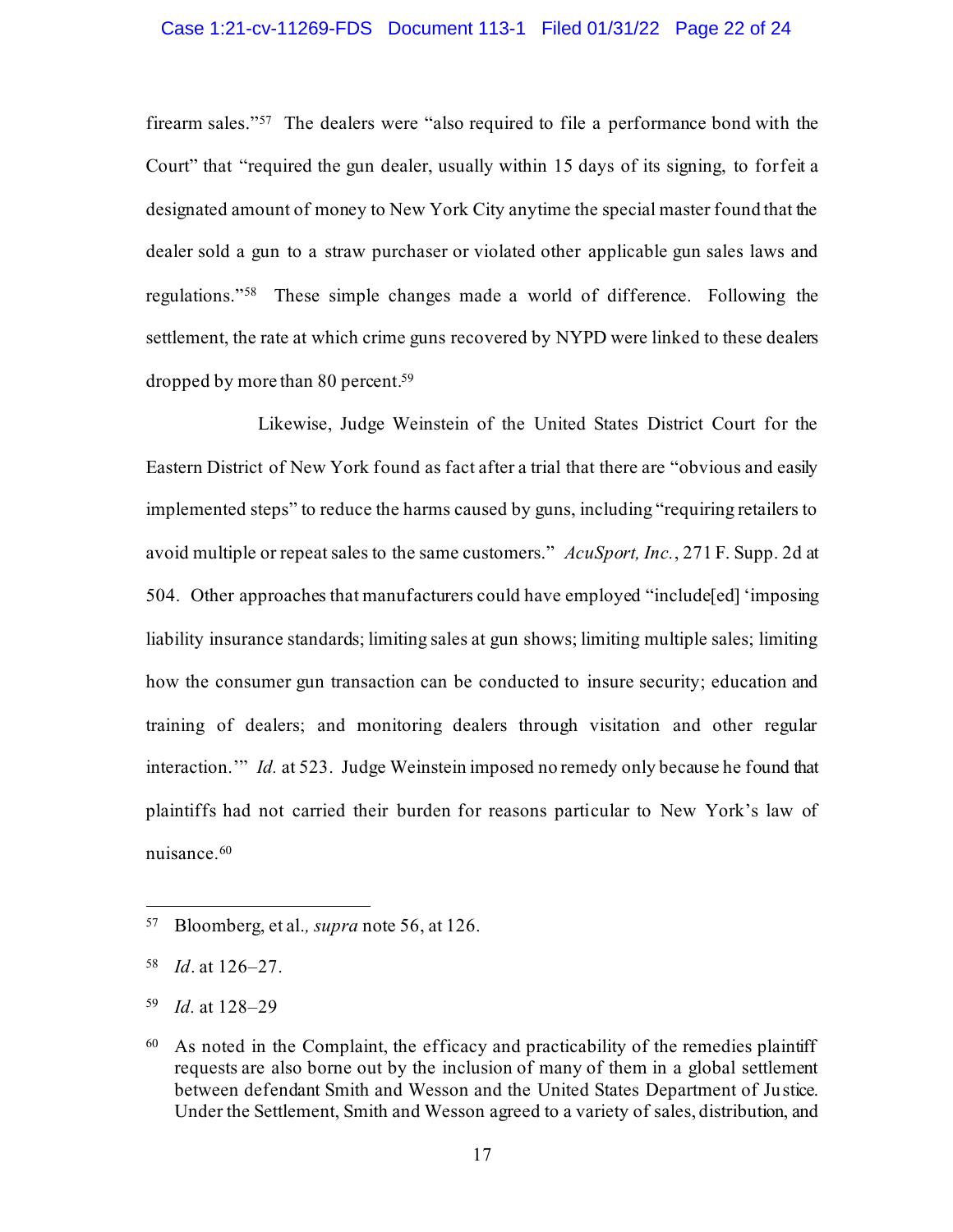#### Case 1:21-cv-11269-FDS Document 113-1 Filed 01/31/22 Page 23 of 24

At this stage of the case, the Court need not concern itself with the proper form of any specific remedy; lay and expert discovery will, no doubt, develop evidence bearing on that inquiry. The amici curiae offer these observations on remedy at this stage only to assure the Court that it could craft a decree compelling the defendants to take commonsense steps that could not only ensure their compliance with state, federal, and international laws but also save many lives, not only in Mexico but also throughout the hemisphere.

manufacturing controls intended to reduce gun violence. *See* Press Release, The White House, Clinton Administration Reaches Historic Agreement with Smith and Wesson (Mar. 2000), 2000), https://clintonwhitehouse4.archives.gov/WH/New/html/20000317\_2.html.